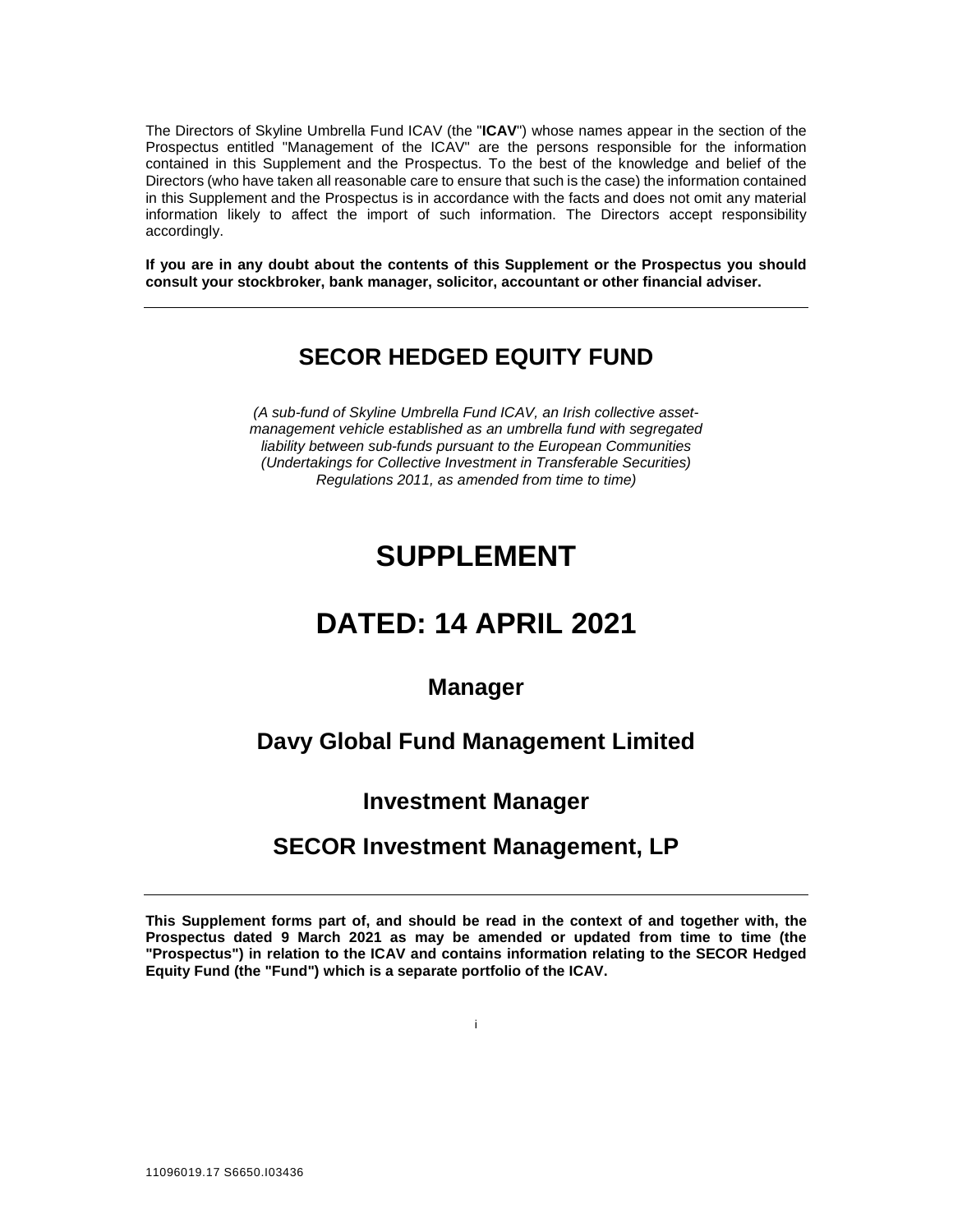**As at the date of this Supplement, the other sub-funds of the ICAV are Fortem Capital Progressive Growth Fund, ARGA Global Equity Fund, ARGA Emerging Market Equity Fund, The GM Fund, Arbrook American Equities Fund, Usonian Japan Value Fund, Levendi Thornbridge Defined Return Fund, Lowes UK Defined Strategy Fund, Fortem Capital Alternative Growth Fund, ARGA European Equity Fund, Sprucegrove International UCITS, Sprucegrove Global UCITS, Eagle Capital US Equity Value Fund, FGP Emerging Markets Equity UCITS Fund, Fortem Capital Real Estate Index Tracking Fund Fortem Capital US Equity Income Fund and Secor Mazu Global Equity Fund.** 

**The Fund will invest principally in financial derivatives. An investment in the Fund should not constitute a substantial proportion of an investment portfolio and may not be appropriate for all investors.** 

**The Fund may invest substantially in deposits in credit institutions. An investment in the Fund is not in the nature of a deposit in a bank account and is not protected by any government, government agency or other guarantee scheme which may be available to the holder of a bank deposit account. The principal invested in the Fund is capable of fluctuation and consequently investors may not get back the amount invested.**

**The Investment Manager has filed a notice of claim of exemption pursuant to CFTC Advisory 18- 96 in connection with acting as the commodity pool operator of the Fund. Accordingly, the Fund will not receive, hold or invest any capital directly or indirectly contributed from sources within the United States.** 

ii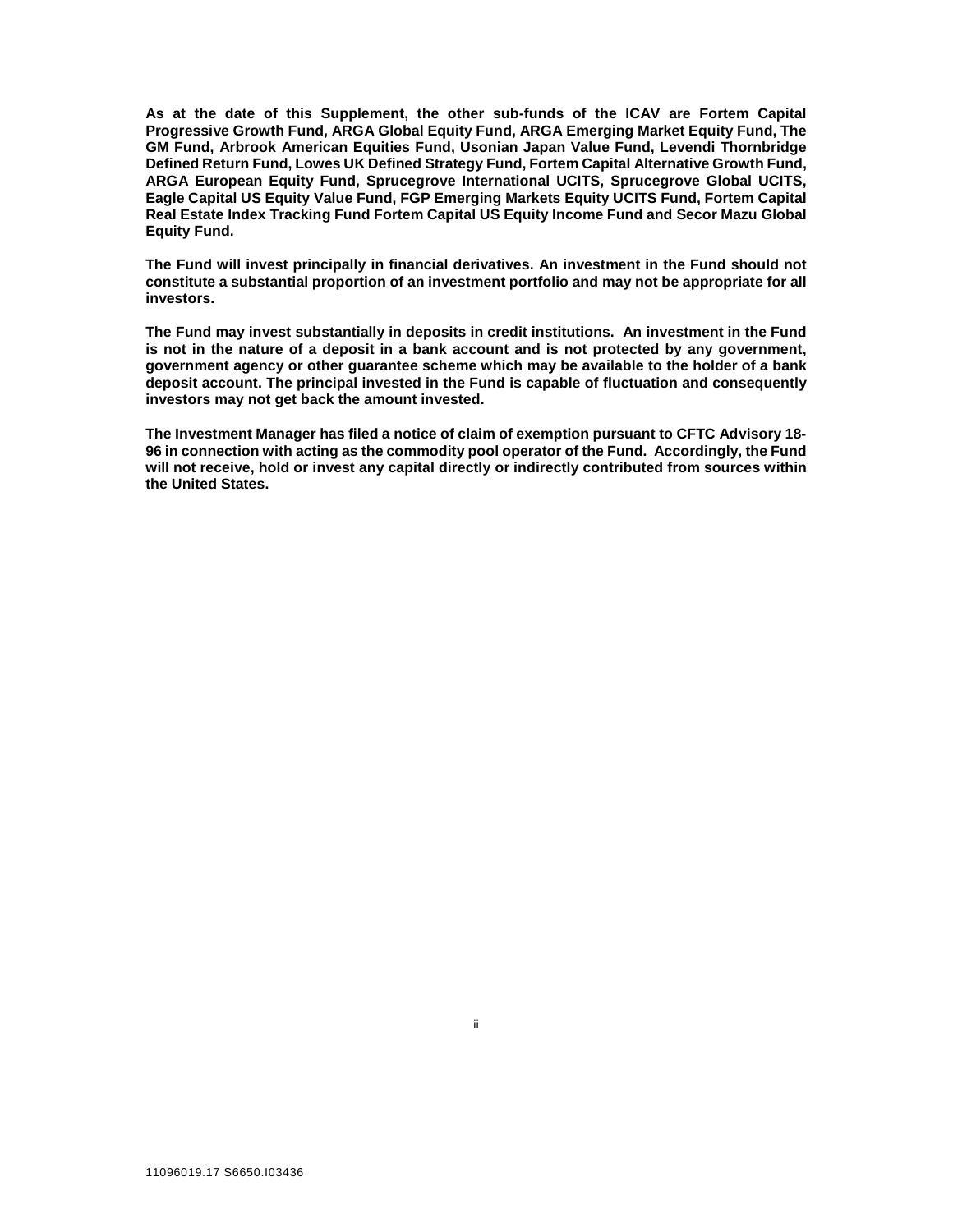# **TABLE OF CONTENTS**

| <b>CLAUSE</b> | <b>PAGE</b> |
|---------------|-------------|
|               |             |
|               |             |
|               |             |
|               |             |
|               |             |
|               |             |
|               |             |
|               |             |
|               |             |
|               |             |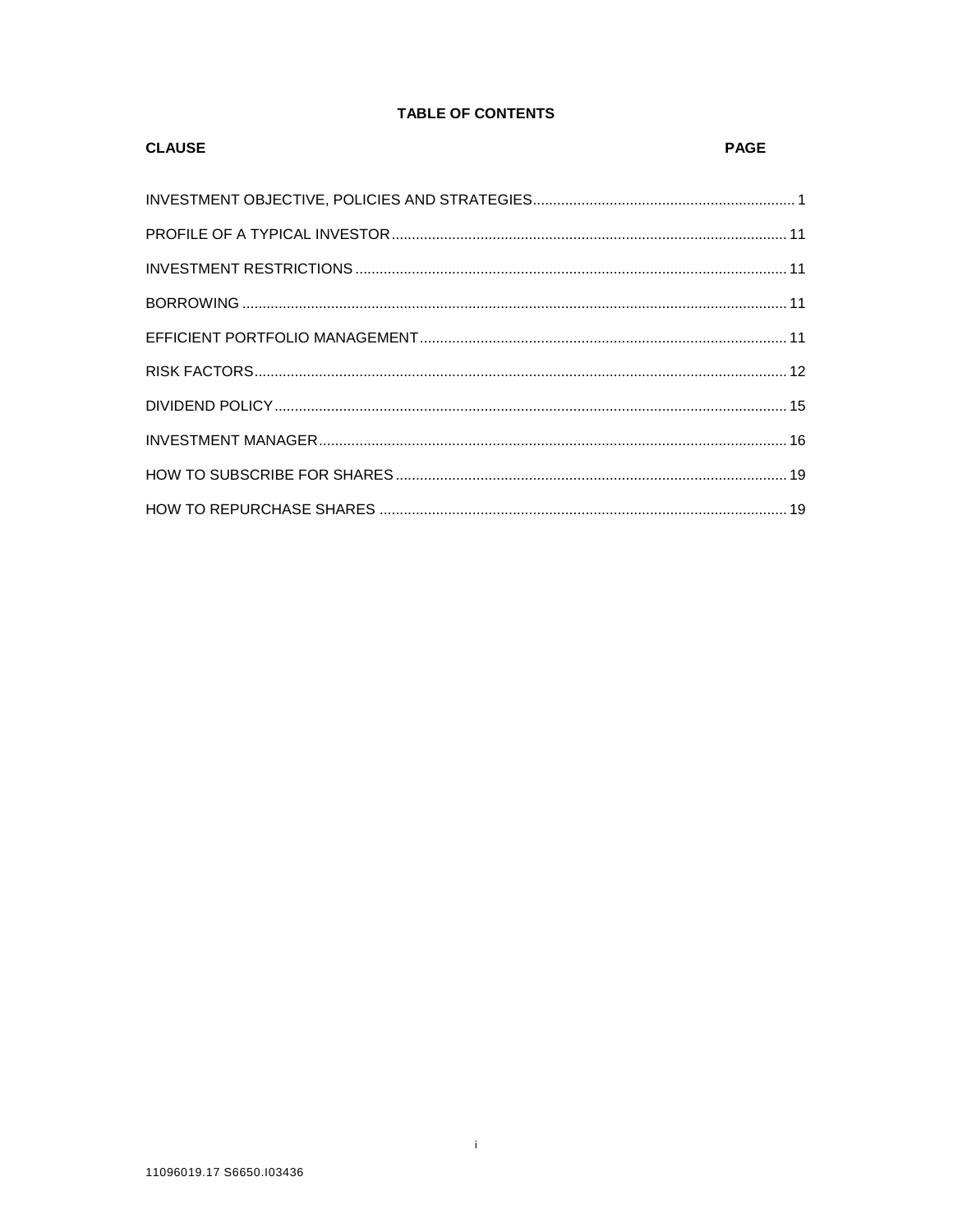#### **INVESTMENT OBJECTIVE, POLICIES AND STRATEGIES**

#### **Investment Objective**

The investment objective of the Fund is to generate capital growth in excess of the return of the MSCI All Country World Index (described below) (net of fees and expenses) while managing downside risk associated with investment in equity markets.

#### **Investment Policy**

The Investment Manager employs a risk managed, defensive strategy with respect to the Fund, using multiple asset classes designed to reduce exposure to severe equity market downturns while seeking to participate in equity market gains.

The Fund seeks to achieve its investment objective by primarily investing in financial derivative instruments ("FDI") including forward contracts, total return swaps, equity index futures, fixed income futures, currency futures, call options, put options, credit default swaps, interest rate swaps and swaptions as described in the FDI table below and subject to the leverage limits disclosed below. The Fund will invest in FDI to create an effective portfolio which will seek to efficiently lower the Funds exposure to the volatility of equity markets.

The Fund may also invest up to 30% of its Net Asset Value in eligible collective investment schemes ("CIS"), namely exchange traded funds ("ETFs") and money market funds as further described below for cash management purposes where the Investment Manager believes it is likely to reduce exposure to severe equity market downturns. The Fund will only invest in open-ended ETFs which are established as a regulated CIS and domiciled in the EU. Investment in ETFs may provide exposure to equities and investment in money market funds will be used for cash management purposes as further described below.

Eligible CIS will be UCITS (including exchange traded funds classified by the Investment Manager as collective investment schemes) which are authorised in a Member State of the EEA, the United Kingdom, Jersey, Guernsey or the Isle of Man and which comply, in all material respects, with the provisions of the UCITS Regulations and the Central Bank UCITS Regulations. CIS in which the Fund may invest will be regulated, open-ended and may be leveraged and / or unleveraged.

The ETFs, CIS and exchange traded FDI in which the Fund invests will be listed and/or traded on the Markets set out in Appendix I of the Prospectus where applicable.

In addition, the Fund may invest substantially in ancillary liquid assets such as cash and cash equivalents as further outlined below.

The Fund will primarily use FDI as further detailed in the section entitled "**Financial Derivative Instruments**" below, to take long and short exposure so as to achieve the investment objective of the Fund by reducing its exposure to severe equity market downturns. FDI that reference equity indices or equity index options will be used to take long positions in equities, to reduce exposure to a particular asset without having to sell all or some the Fund's holdings, to establish short exposures to equity indices or sectors, which, in the Investment Manager's opinion are expected to depreciate. FDI that reference currency, fixed income, credit or commodity positions may be long or short the corresponding market in order to benefit from movements in exchange rates, interest rates, credit and commodity markets, and to improve defensive characteristics of the Fund. The Fund may create a portfolio of long and short equity index futures or fixed income futures that seeks to provide positive returns when equity markets have a significant market drawdown. The Fund may invest in FDI that are long-only, short-only or combinations of long and short by investing indirectly in the underlying assets. The aggregate value of long positions may be up to a maximum of 550% of its Net Asset Value. The notional amount of short positions may be up to a maximum of 500% of the Net Asset Value. For the avoidance of doubt, the short positions may only be achieved synthetically through the use of the FDI described herein.

The use of such FDI will at all times be in accordance with the conditions and limits laid down by the Central Bank from time to time. The Fund may enter into exchange traded and over-the-counter ("**OTC**") FDI with Approved Counterparties. The Investment Manager will monitor counterparty exposure and where applicable, take into consideration any collateral held by the Fund in determining the Fund's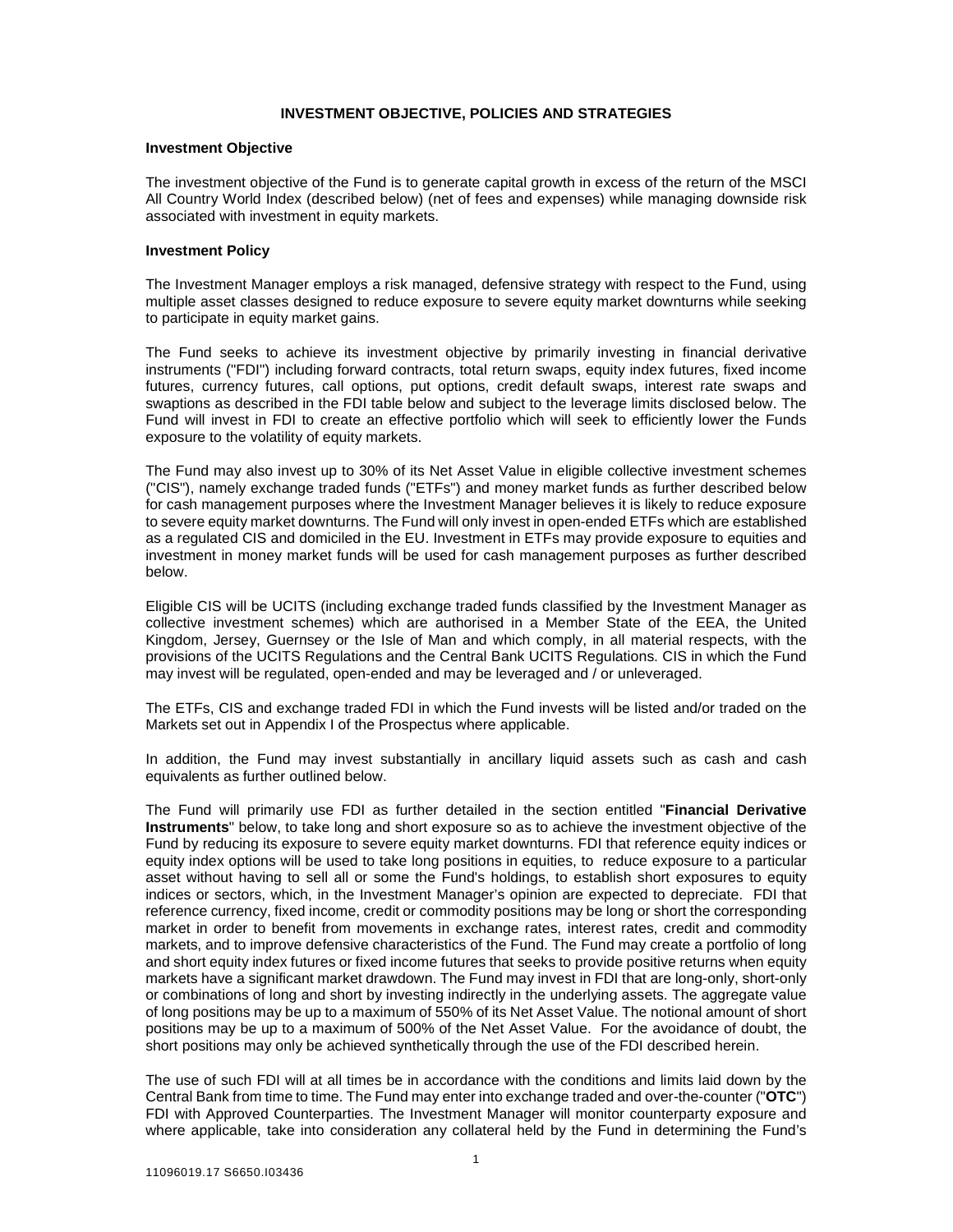exposure. Where the Fund has entered into an OTC FDI with an Approved Counterparty and the value of the FDI is in favour of the Fund and the Approved Counterparty defaults on its obligation, there is a risk that the Fund will lose all or some of the value of that FDI. Please refer to the section of the Prospectus entitled "*Risk Factors –Over-the-Counter ("OTC") Transactions*" for more details. In selecting OTC counterparties to trade with the Fund, the Investment Manager will exercise due care and will ensure that the counterparty satisfies the criteria set out in the Prospectus.

As of the date of this Supplement, the Fund invests indirectly through FDI in equity market indices, all such indices to which exposure may be gained, will comprise of eligible assets and comply with the risk spreading rules applied to direct investment in equities in accordance with the requirements of the UCITS Regulations and will also comply with the Central Bank's UCITS Regulations, the Central Bank's guidance on UCITS Financial Indices and the ESMA Guidelines on exchange traded funds and other UCITS issues ("**Index Requirements**"). Any exposure gained to commodities will be through indices in accordance with the Index Requirements. The indices are publically available and are revised and rebalanced periodically to ensure they continue to reflect the market they represent. The indices' criteria are publically available and in accordance with the Index Requirements. Additional information on the indices, rebalancing frequencies and the effects of these on the costs within the index that may be invested in by the Fund, can be obtained from the Investment Manager upon request. Where the weighting of a particular constituent in the financial index exceeds the UCITS investment restrictions, the Investment Manager will as a priority objective look to remedy the situation taking into account the interests of Shareholders and the ICAV. Investment in commodities indices will be primarily for the purpose of reducing exposure to severe equity market downturns while seeking to participate in equity market gains. The Investment Manager believes commodities provide a more efficient way to gain exposure to the same economic or risk factors as equities. Long commodity exposure may protect investors if equity markets sell off because of concerns about high inflation and rising interest-rate. At the same time, commodities may sell off at the time when equity investors are concerned about deflation. The Fund will establish long or short commodity exposures when in the Investment Managers opinion the Fund can offset a portion of equity risks more efficiently than by changing equity exposures.

For cash and risk management purposes, the Fund may also hold up to 100% in ancillary liquid assets such as cash and cash equivalents (including but not limited to short term fixed income, term money market instruments, short term money market funds, commercial paper, certificates of deposit and treasury bills). The Investment Manager uses its discretion as to when to invest in these asset classes, based on the Investment Manager's investment process described below, which considers conditions in equity markets and may reduce the effects of the volatility of equity markets on the Fund's portfolio and preserve the capital of the Fund.

#### **Investment Process**

The Investment Manager uses a proprietary framework to provide consistent exposure to the broad global equity market and equity protection strategies.

The Investment Manager will provide broad global equity exposure through a diversified basket of equity futures, ETFs and total return swaps. The Fund may invest in constituents of the MSCI All Country World Index (the "MSCI ACWI"), however, investments will not be specifically select from the constituents of the MSCI ACWI and may deviate significantly in line with the Fund's defensive strategy.

In conjunction with the Fund's long global equity exposure, the Investment Manager will utilise equity protection strategies, to include: (i) buying protection options or protective option structures (protective options structures includes portfolio of options expected to appreciate in value when the global equity market (defined by MSCI ACWI) depreciates) and (ii) a collection of strategies designed to deliver in aggregate modest positive returns with significant negative correlation to equity markets when they fall. These strategies include the use of equity futures, fixed income futures, swaps, currency and volatility products.

The Investment Manager's options strategy is implemented using equity options from various developed and emerging markets. To offset a portion of protective options premium, the Fund may sell both equity call and put options of different maturities and strikes.

The Investment Manager's currency strategy is implemented using FX futures and / or forward instruments linked to currencies of various developed and emerging markets. Since many currencies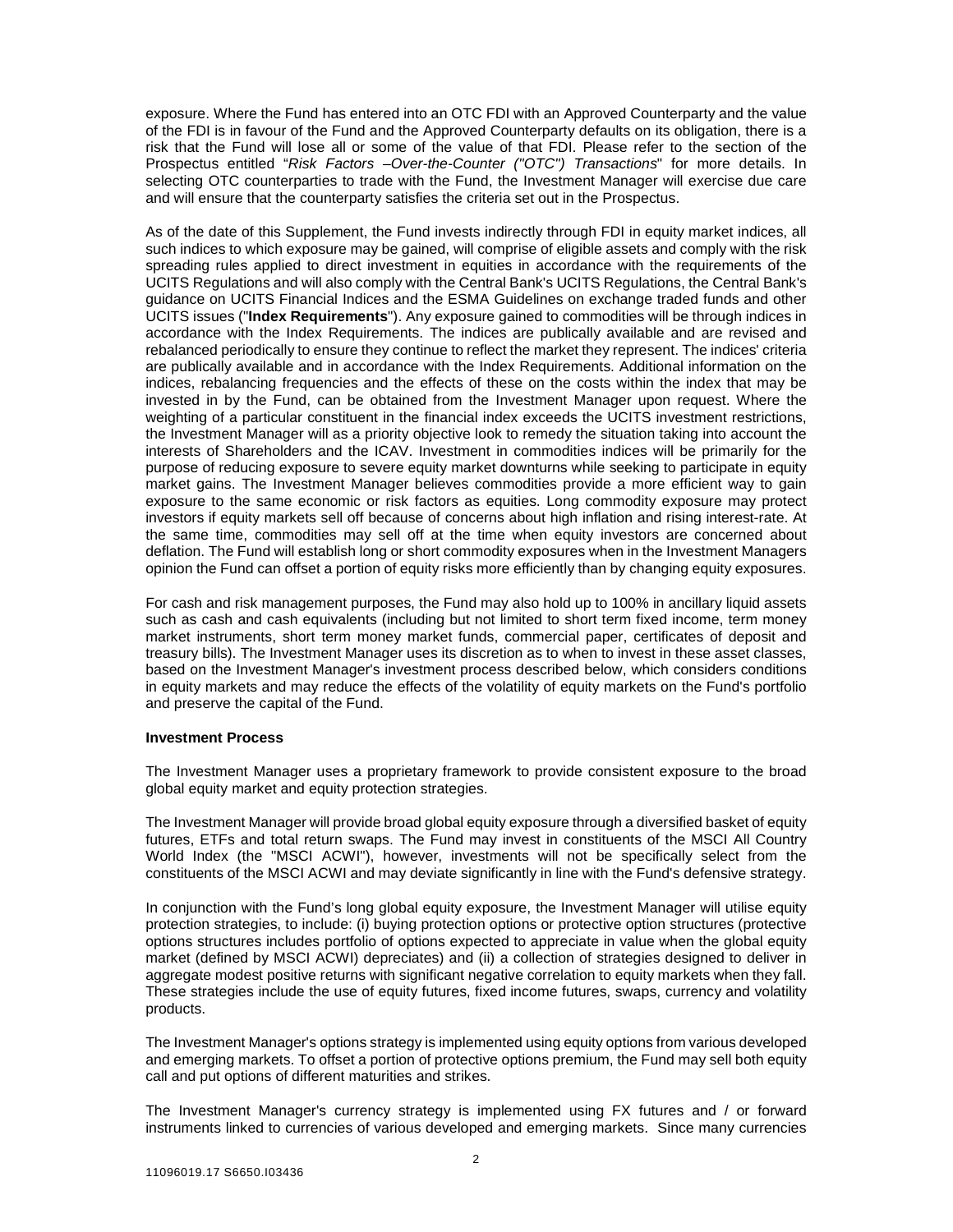tend to move together with broader equity markets, the strategy is typically long currencies of healthier economies, which are deemed to be undervalued, and short the currencies of the economies that are more at risk, and which appear to be overvalued.

The Investment Manager's equity-based strategy is implemented using equity futures and several index options. The strategy uses multiple proprietary indicators to evaluate short and medium-term attractiveness across equity country indices and sectors. The portfolio is then constructed with the aim to be long relatively attractive markets, which are expected to outperform during broad market sell-offs and to be underweight or short the markets that appear to be unattractive and which are expected to underperform during market sell-offs.

In addition, the Fund evaluates trends in individual markets and may reduce overall equity exposure of the fund when equity market return is estimated to be below the available short-term cash return.

In addition, the Fund may invest in total return swaps, which achieve exposure to Smart Beta or Risk Premia products. Smart Beta or Risk Premia products are custom designed equity and / or options baskets with pre-defined characteristics e.g. a portfolio of equity securities where all equities included in this portfolio score in the top 20% of book value to market value and current share price to per-share earnings ratios among all companies included in MSCI ACWI. Such strategies are designed to utilize a set of predefined indicators to construct either long-only or long-short portfolios. The Fund intends to utilize such products to either establish long equity exposure with specific characteristics or to enhance defensive characteristics of the overall portfolio.

The Investment Manager's economic strategy is implemented using over-the-counter swaps, credit and swap spread products as well as fixed income and commodity futures. The strategy aims to identify environments when markets underestimate risks associated with certain economic variables, such as economic growth or inflation. This may cause movements in level of interest rates, shape of the yield curve, credit spreads or commodity prices. Such movements tend to be correlated with equity investors' risk aversion and, therefore, are expected to contribute to the protective characteristics of the Fund.

The Investment Manager's defensive strategy will be implemented using the FDI listed below by creating a long and short portfolio to generate positive returns when equity markets have a significant market drawdown. For example the Investment Manager may utilise credit default swaps where they believe the underlying sovereign or corporate is unlikely to default and it may benefit the fund to hold long bonds and short duration credit default swaps. The allocation of risk between the various strategies is determined using a proprietary framework that measures the relative attractiveness and expected effectiveness of each protection strategy at any given time.

The Fund is actively managed by the Investment Manager and measures its performance against the MSCI All Country World Index ("**MSCI ACWI**") for performance comparison purposes only. As the Fund employs a defensive strategy, comparing the long term performance of the Fund to the MSCI ACWI may assist investors in determining if it is a suitable substitute for an equity investment. While the Fund may invest in the constituents of the MSCI ACWI, it will be actively managed and investments in the portfolio are not specifically selected from the constituents of the MSCI ACWI, hence the Fund's investment policy may deviate significantly from the MSCI ACWI.

The MSCI ACWI is a free float-adjusted market capitalization index that is designed to measure equity market performance of global markets. The MSCI ACWI is designed to represent performance of the full opportunity set of large and mid-cap stocks across 23 developed and 24 emerging markets. Any change to the MSCI ACWI against which performance of the Fund is measured will be disclosed in the periodic reports of the Fund.

#### *Sustainable investment*

For the purposes of Article 6 of Regulation (EU) 2019/2088 of the European Parliament and of the Council of 27 November 2019 on sustainability‐related disclosures in the financial services sector (the "Disclosures Regulation"), while the Investment Manager takes into account sustainability risks in respect of environmental, social and governance ("ESG") factors more generally, the Fund is focused on the global equity market and equity protection strategies achieved through derivatives, so ESG factors are not taken into account. Further, the Investment Manager has determined that sustainability risks are currently not likely to have a material impact on the returns of the Fund. As sustainability and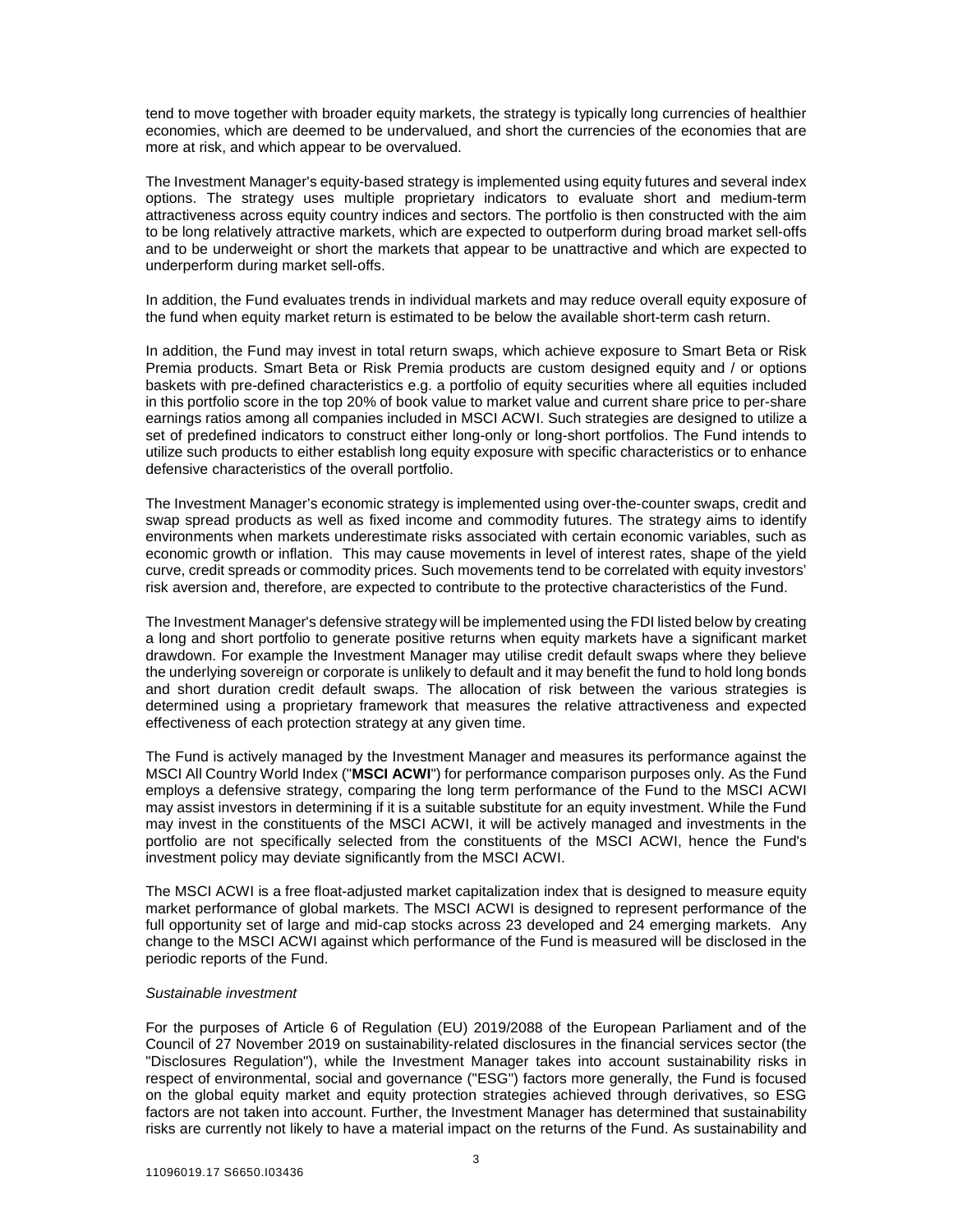ESG initiatives are currently evolving, the Investment Manager may consider it appropriate to integrate sustainability risks into their investment decisions for the Fund in the future and this disclosure will be updated in accordance with the Disclosures Regulation to reflect any such decision.

## **Financial Derivative Instruments**

| <b>Derivative</b>                                                                                      | Description<br><b>Specific Use</b>                                                                                                                                                                                                                                                                                                                                                                                                                      |                                                                                                                                                                                                                                                                                                                                                                                                                                                                                                                                                                                                                                                                                                           | Where used<br>for hedging<br>purposes: risk<br>being hedged | How FDI will help<br>achieve investment<br>objective?                                                                                                                             |
|--------------------------------------------------------------------------------------------------------|---------------------------------------------------------------------------------------------------------------------------------------------------------------------------------------------------------------------------------------------------------------------------------------------------------------------------------------------------------------------------------------------------------------------------------------------------------|-----------------------------------------------------------------------------------------------------------------------------------------------------------------------------------------------------------------------------------------------------------------------------------------------------------------------------------------------------------------------------------------------------------------------------------------------------------------------------------------------------------------------------------------------------------------------------------------------------------------------------------------------------------------------------------------------------------|-------------------------------------------------------------|-----------------------------------------------------------------------------------------------------------------------------------------------------------------------------------|
| Forward<br>contracts<br>(including<br>forward<br>equity index<br>and forward<br>currency<br>contracts) | Forward<br>contracts<br>lock in the<br>price at<br>which an<br>index or<br>asset may<br>be<br>purchased<br>or sold on a<br>future date.<br>In forward<br>contracts,<br>the contract<br>holders are<br>obligated to<br>buy or sell<br>the currency<br>or equity<br>index at a<br>specified<br>price, at a<br>specified<br>quantity and<br>on a<br>specified<br>future date.<br>Forward<br>contracts<br>may be cash<br>settled<br>between the<br>parties. | Create exposures to<br>securities which are<br>benchmarked to equity<br>indices. Hedge foreign<br>currency exposure and<br>reduce NAV<br>fluctuations (caused by<br>currency movements).<br>The majority of the<br>equities are expected<br>to be denominated in<br>Euro, Sterling and<br>Dollars and such other<br>currencies as may be<br>applicable. The<br><b>Investment Manager</b><br>has the flexibility to<br>mitigate the effect of<br>fluctuations in the<br>exchange rate<br>between the Base<br>Currency and the<br>currencies of the<br>equities by entering<br>into forward currency<br>contracts with financial<br>counterparties in<br>accordance with the<br>terms of the<br>Prospectus. | Currency,<br>Equity                                         | Create portfolio of long<br>and short positions that<br>seeks to provide positive<br>returns when equity<br>markets have a<br>significant market<br>drawdown                      |
| Swap (Total<br>Return<br>Swaps and<br>Interest<br>Rate<br>Swaps)                                       | A swap is a<br>derivative<br>contract<br>between two<br>parties<br>where they<br>agree to<br>exchange<br>the<br>investment<br>return on an<br>underlying<br>for the<br>investment<br>return on a<br>different                                                                                                                                                                                                                                           | To create exposures to<br>securities which are<br>benchmarked to equity<br>indices.                                                                                                                                                                                                                                                                                                                                                                                                                                                                                                                                                                                                                       | Market risk<br>from equity<br>index<br>exposure             | Swaps may be used to<br>provide the fund with<br>more efficient exposure to<br>the underlying<br>investment(s) than<br>investing directly and / or<br>via a fund or with futures. |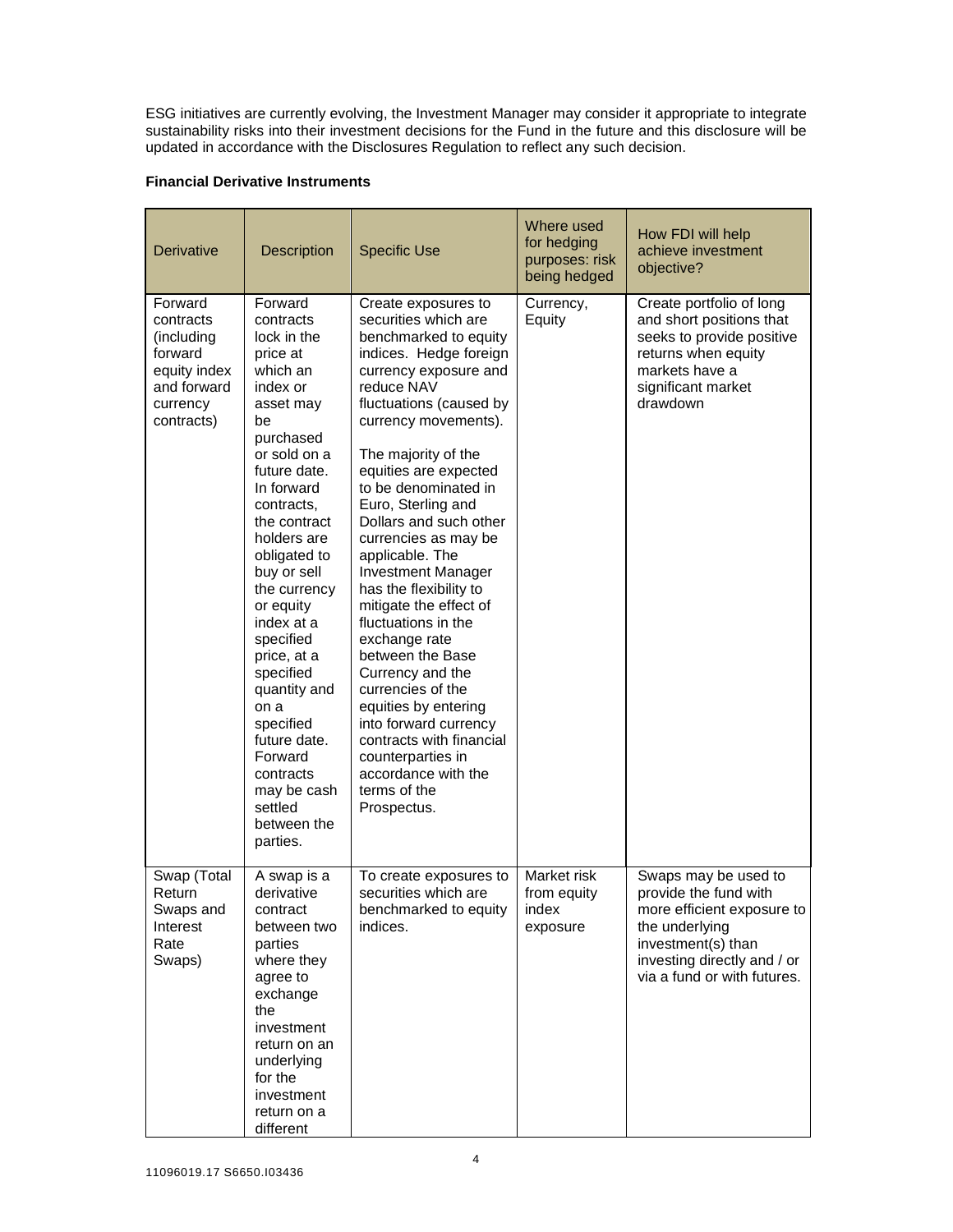| <b>Derivative</b> | Description                                                                                                                                                                                 | <b>Specific Use</b> | Where used<br>for hedging<br>purposes: risk<br>being hedged | How FDI will help<br>achieve investment<br>objective? |
|-------------------|---------------------------------------------------------------------------------------------------------------------------------------------------------------------------------------------|---------------------|-------------------------------------------------------------|-------------------------------------------------------|
|                   | underlying<br>which is<br>agreed<br>between the<br>parties. Both<br>parties agree<br>on the<br>monetary<br>amount<br>(notional),<br>upon which<br>the<br>derivative is<br>based.<br>Where a |                     |                                                             |                                                       |
|                   | party agrees<br>to receive<br>the<br>investment<br>return on an<br>underlying<br>and that<br>investment<br>depreciates<br>in value,<br>then that                                            |                     |                                                             |                                                       |
|                   | party must<br>make a<br>payment to<br>the other<br>party equal<br>to the<br>negative<br>performance<br>of that<br>underlying<br>multiplied by                                               |                     |                                                             |                                                       |
|                   | the pre-<br>agreed<br>monetary<br>amount<br>(notional)<br>upon which<br>the<br>derivative is<br>based.                                                                                      |                     |                                                             |                                                       |
|                   | Conversely<br>where the<br>underlying<br>has<br>appreciated<br>in value that<br>party will<br>receive a<br>payment                                                                          |                     |                                                             |                                                       |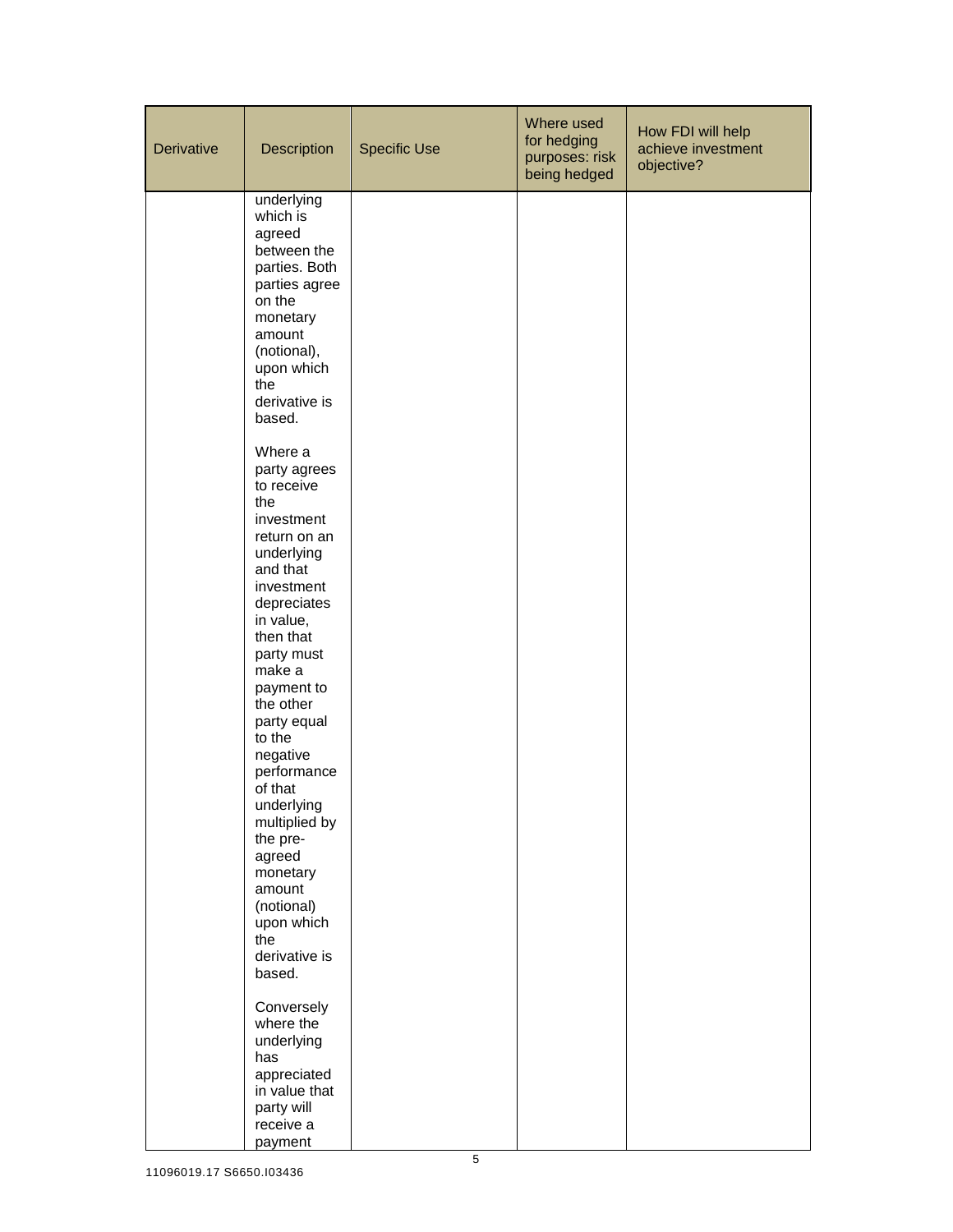| <b>Derivative</b>                                                    | Description                                                                                                                                                                                                                                                                                                                                                       | <b>Specific Use</b>                                                                                  | Where used<br>for hedging<br>purposes: risk<br>being hedged | How FDI will help<br>achieve investment<br>objective?                                                                                                                                                                          |
|----------------------------------------------------------------------|-------------------------------------------------------------------------------------------------------------------------------------------------------------------------------------------------------------------------------------------------------------------------------------------------------------------------------------------------------------------|------------------------------------------------------------------------------------------------------|-------------------------------------------------------------|--------------------------------------------------------------------------------------------------------------------------------------------------------------------------------------------------------------------------------|
|                                                                      | amount from<br>the other<br>party, equal<br>to the<br>positive<br>performance<br>of the<br>underlying<br>multiplied by<br>the pre-<br>agreed<br>monetary<br>amount<br>(notional)<br>upon which<br>the<br>derivative is<br>based.                                                                                                                                  |                                                                                                      |                                                             |                                                                                                                                                                                                                                |
| Swaptions                                                            | Swaption is<br>an option<br>granting its<br>owner the<br>right but not<br>the<br>obligation to<br>enter into an<br>underlying<br>swap.                                                                                                                                                                                                                            | For<br>investment<br>purposes<br>and<br>to<br>hedge certain risks of<br>investment positions.        | Market                                                      | Swaptions may be used to<br>hedge options positions,                                                                                                                                                                           |
| <b>Equity Index</b><br>Futures,<br>Fixed<br>Income<br><b>Futures</b> | Contracts to<br>buy or sell a<br>standard<br>quantity of a<br>specific<br>asset (or, in<br>some cases,<br>receive or<br>pay cash<br>based on the<br>performance<br>of an<br>underlying<br>asset,<br>instrument or<br>index) at a<br>pre-<br>determined<br>future date<br>and at a<br>price agreed<br>through a<br>transaction<br>undertaken<br>on an<br>exchange. | Single equity index<br>futures are used to<br>manage the Fund's<br>exposure to equity<br>market risk | Provide<br>Market risk<br>from equity<br>index<br>exposure  | Obtain desired market<br>exposure.<br>Create portfolio of long<br>and short equity index or<br>Fixed Income futures that<br>seeks to provide positive<br>returns when equity<br>markets have a significant<br>market drawdown. |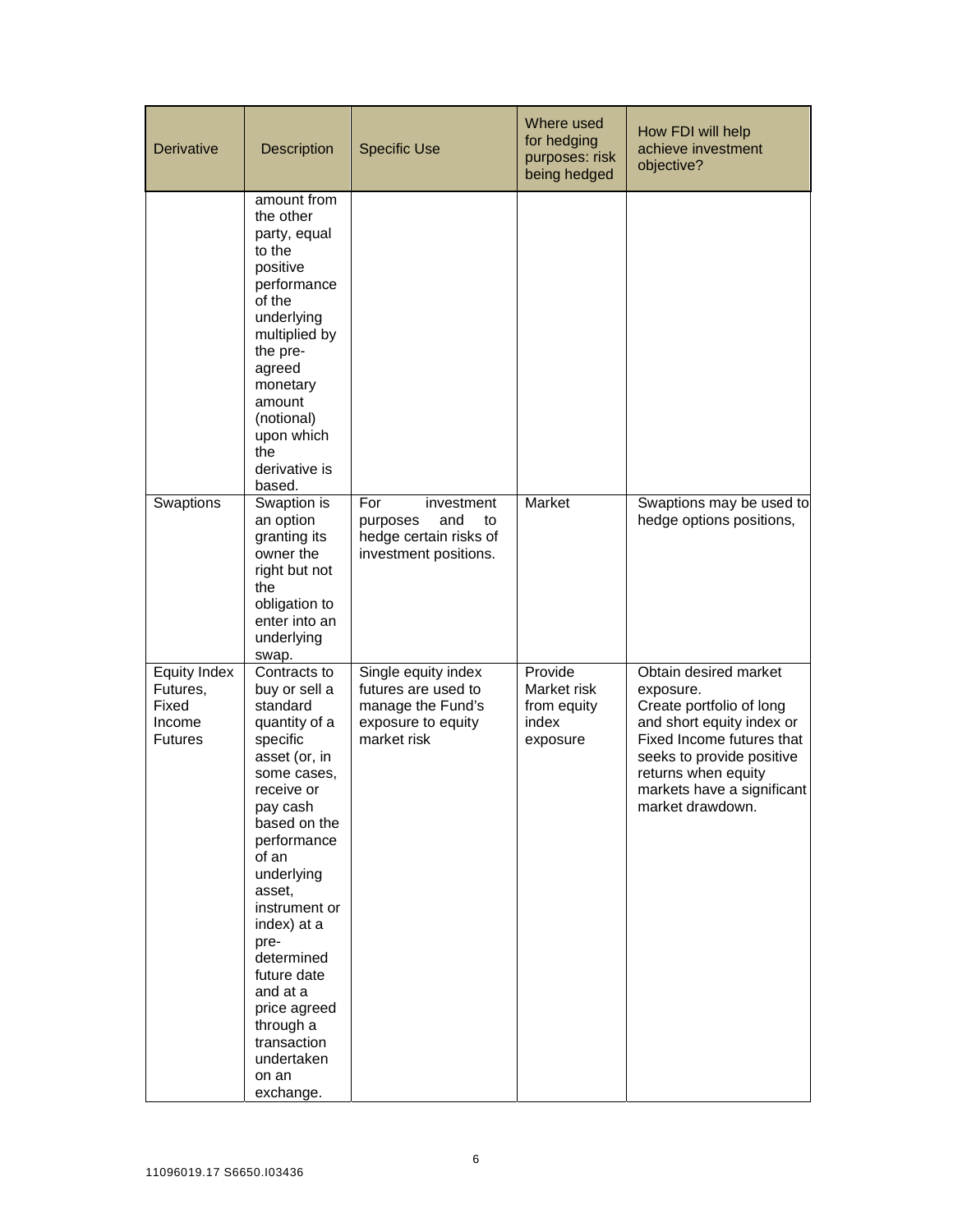| <b>Derivative</b>          | Description                                                                                                                                                                                                                                                                                                                                                                                                                                      | <b>Specific Use</b>                                                                                                           | Where used<br>for hedging<br>purposes: risk<br>being hedged | How FDI will help<br>achieve investment<br>objective?                                                                                                                                                                                                                                                                                                                                                                                                                                                                                                                                                                                                                                 |
|----------------------------|--------------------------------------------------------------------------------------------------------------------------------------------------------------------------------------------------------------------------------------------------------------------------------------------------------------------------------------------------------------------------------------------------------------------------------------------------|-------------------------------------------------------------------------------------------------------------------------------|-------------------------------------------------------------|---------------------------------------------------------------------------------------------------------------------------------------------------------------------------------------------------------------------------------------------------------------------------------------------------------------------------------------------------------------------------------------------------------------------------------------------------------------------------------------------------------------------------------------------------------------------------------------------------------------------------------------------------------------------------------------|
| Currency<br><b>Futures</b> | Contracts to<br>buy or sell a<br>standard<br>quantity of a<br>specific<br>currency at a<br>pre-<br>determined<br>future date<br>and at a<br>price agreed<br>through a<br>transaction<br>undertaken<br>on an<br>exchange.                                                                                                                                                                                                                         | Create and hedge<br>foreign currency<br>exposure and prevent<br><b>NAV fluctuations</b><br>(caused by currency<br>movements). | Currency                                                    | Lower the cost of creating<br>equity index exposures.<br>Create portfolio of long<br>and short currency<br>positions that seeks to<br>provide positive returns<br>when equity markets have<br>a significant market<br>drawdown                                                                                                                                                                                                                                                                                                                                                                                                                                                        |
| Call Options               | Options<br>provide<br>the right to<br>buy a<br>specific<br>quantity of<br>a specific<br>equity at<br>a fixed price<br>at or<br>before a<br>specified<br>future date.<br>Call<br>options<br>are<br>contracts<br>sold for a<br>premium that<br>give<br>the buyer the<br>right,<br>but<br>not<br>the<br>obligation,<br>to buy<br>from the<br>seller a<br>specified<br>quantity<br>of<br>a<br>particular<br>equity<br>at<br>a<br>specified<br>price. | For<br>investment<br>and<br>purposes<br>to<br>hedge certain risks of<br>investment positions.                                 | Market                                                      | Call options may be<br>used to provide the Fund<br>with additional income<br>and may be used if<br>the<br>Investment<br>Manager believes<br>that the underlying<br>investments<br>to<br>which<br>the<br>call<br>options are linked<br>have<br>limited<br>growth potential.<br>Conversely<br>the<br>use of call options<br>may be used to<br>provide the Fund with<br>exposure to the<br>underlying<br>equity, where the<br><b>Investment Manager</b><br>wishes to participate in<br>any<br>capital growth in<br>underlying<br>the<br>equity, but is only<br>prepared to risk<br>the<br>option<br>premium, in the<br>case where the<br>underlying exhibits<br>negative<br>performance. |
| Put Options                | Options<br>provide<br>the right to<br>sell a                                                                                                                                                                                                                                                                                                                                                                                                     | For<br>investment<br>and<br>purposes<br>to<br>hedge certain risks of<br>investment positions.                                 | Market                                                      | Put options may be<br>used to provide the Fund<br>with desired protection<br>exposure or for income<br>generation purposes when                                                                                                                                                                                                                                                                                                                                                                                                                                                                                                                                                       |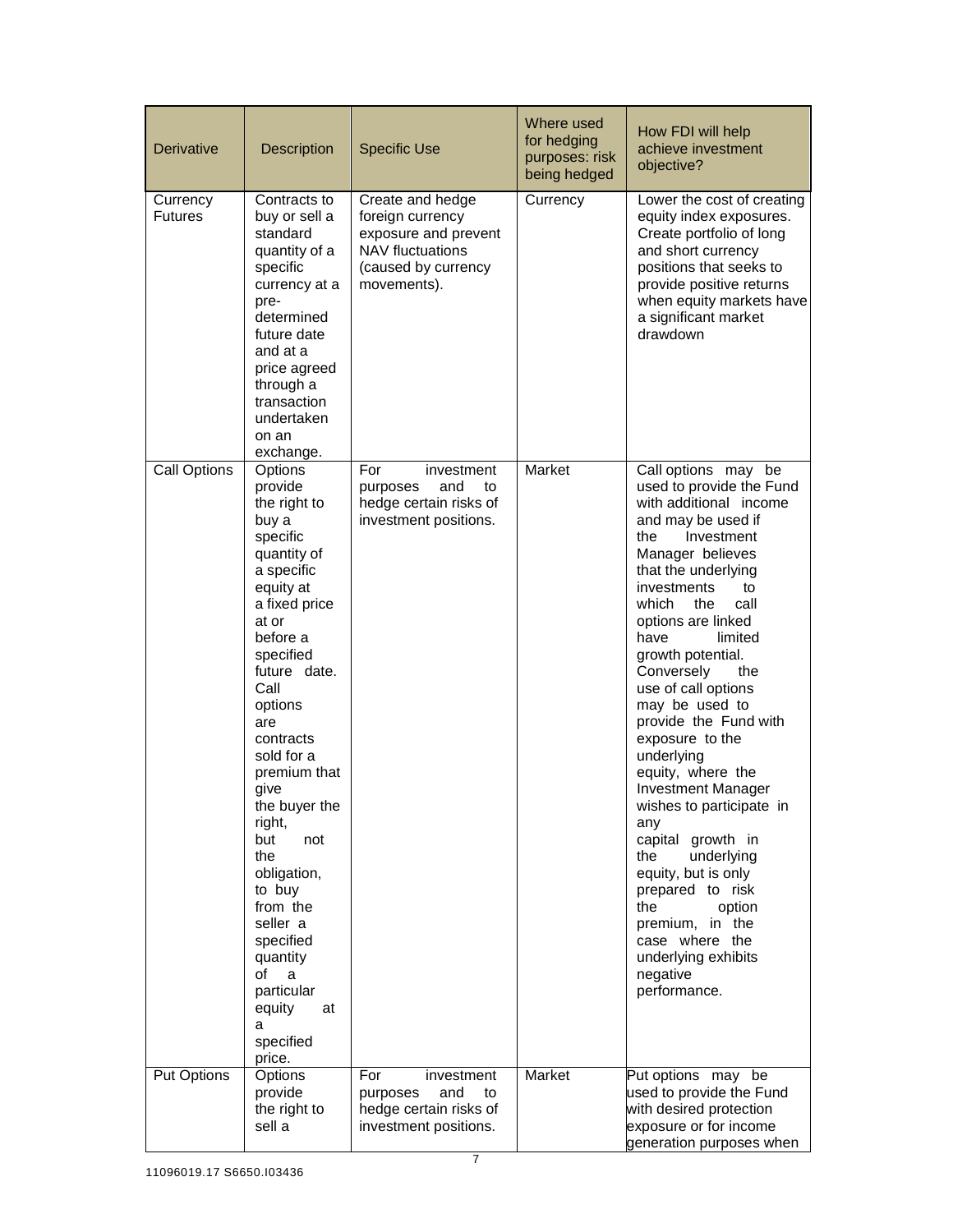| <b>Derivative</b>          | <b>Description</b>                                                                                                                                                                                                                                                                                                                                                                                 | <b>Specific Use</b>                                                                           | Where used<br>for hedging<br>purposes: risk<br>being hedged | How FDI will help<br>achieve investment<br>objective?                                                                                                                                                                                                                                                                                                                                                                                                                                                         |
|----------------------------|----------------------------------------------------------------------------------------------------------------------------------------------------------------------------------------------------------------------------------------------------------------------------------------------------------------------------------------------------------------------------------------------------|-----------------------------------------------------------------------------------------------|-------------------------------------------------------------|---------------------------------------------------------------------------------------------------------------------------------------------------------------------------------------------------------------------------------------------------------------------------------------------------------------------------------------------------------------------------------------------------------------------------------------------------------------------------------------------------------------|
|                            | specific<br>quantity of<br>a specific<br>equity at a<br>fixed price at<br>or<br>before a<br>specified<br>future date.<br>Put<br>options<br>are<br>contracts<br>sold for a<br>premium that<br>give<br>the buyer the<br>right,<br>but<br>not<br>the<br>obligation, to<br>sell to<br>seller<br>the<br>a<br>specified<br>quantity<br>of<br>a<br>particular<br>equity<br>at<br>a<br>specified<br>price. |                                                                                               |                                                             | the Investment Manager<br>believes that certain<br>Options are overvalued<br>and can offset a portion of<br>the premium paid to<br>establish long Put<br>positions                                                                                                                                                                                                                                                                                                                                            |
| Credit<br>Default<br>Swaps | Credit<br>Default<br>Swaps<br>provide the<br>buyer<br>with<br>protection<br>against<br>the default<br>of the<br>underlying<br>Sovereign<br>or<br>corporate<br>in.<br>exchange<br>for<br>paying an<br>on-going<br>Credit<br>Default<br>Swap fee to<br>the<br>seller. In the<br>event                                                                                                                | For<br>investment<br>purposes<br>and<br>to<br>hedge certain risks of<br>investment positions. | Market                                                      | Credit<br>Default<br>Swaps<br>may be used to<br>provide the Fund<br>with<br>additional<br>income and may<br>be used if the<br>Investment<br>Manager believes<br>that the underlying<br>sovereign<br>or<br>corporate is highly<br>unlikely to default.<br>For example, there<br>may be a situation<br>where<br>the<br>combination<br>of<br>long bonds plus<br>short-duration<br>Credit<br>Default<br>Swaps provide for<br>a better return than<br>being<br>solely<br>invested<br>in<br>the<br>bond itself. The |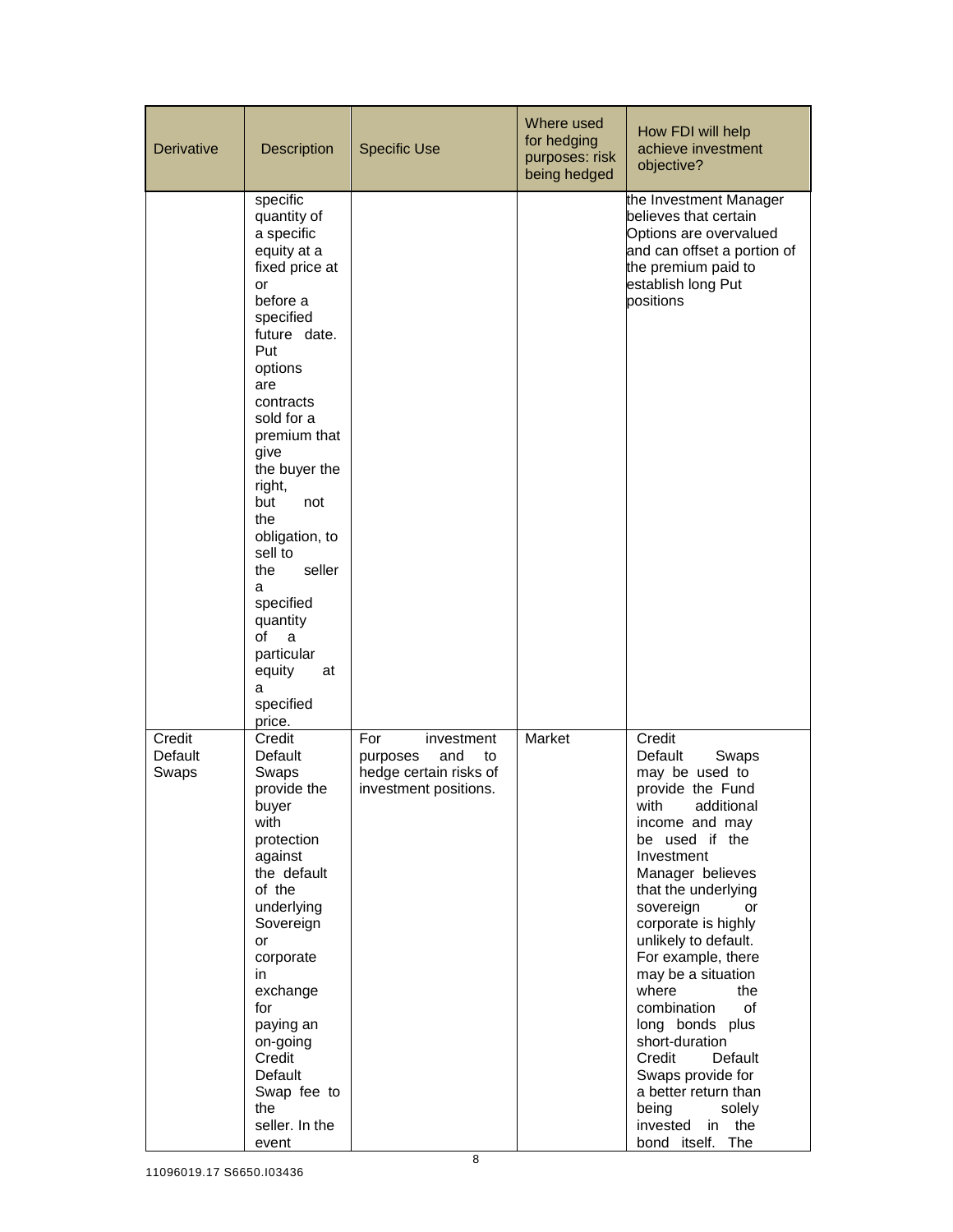| <b>Derivative</b> | <b>Description</b>                                                                                                                                                                                                | <b>Specific Use</b> | Where used<br>for hedging<br>purposes: risk<br>being hedged | How FDI will help<br>achieve investment<br>objective?                                                                                                                                                                                                               |
|-------------------|-------------------------------------------------------------------------------------------------------------------------------------------------------------------------------------------------------------------|---------------------|-------------------------------------------------------------|---------------------------------------------------------------------------------------------------------------------------------------------------------------------------------------------------------------------------------------------------------------------|
|                   | default,<br>of<br>the<br>Credit<br>Default<br>Swap buyer<br>will<br>receive a<br>payment<br>from the<br>seller<br>based upon<br>the.<br>recovery<br>value of<br>the<br>underlying<br>Sovereign<br>or<br>corporate |                     |                                                             | Default<br>Credit<br>Swaps<br>may be<br>used to purchase<br>protection for the<br>Fund<br>the<br>on<br>underlying<br>as<br>described in the<br>"Description"<br>column to the left.<br>Credit<br>Default<br>Swaps will also be<br>far more liquid than the<br>bond. |

### **Securities Financing Transactions**

As set out above in the table, the Fund may use total return swaps described above for investment purposes to gain economic exposure to the asset classes described above. Up to 100% of the assets under management of the Fund may be, and it is expected that between 0% - 100% of the assets under management of the Fund will be, invested in such total return swaps depending on the Fund's investment allocation as further described under the heading "Investment Process" above. The Approved Counterparties to such swap transactions are banks, investment firms or other Relevant Institutions, authorised in an EEA Member State or authorised as part of a group issued with a bank holding company licence from the Federal Reserve of the United States of America where that group company is subject to bank holding company consolidated supervision by that Federal Reserve, or as otherwise permitted in accordance with the Central Bank Regulations. Where an Approved Counterparty, which is not a Relevant Institution, was subject to a credit rating by an agency registered and supervised by ESMA, that rating shall be taken into account by the Fund in the credit assessment process and where such a counterparty is downgraded to A-2 or below (or comparable rating) by that credit rating agency, this shall result in a new credit assessment being conducted of the counterparty by the Fund without delay. The Approved Counterparty has no discretion over the composition or management of the Fund. The risks of the Approved Counterparty defaulting on its obligations under the swap and its effect on investor returns are described herein and in the Prospectus "*Risk Factors – Use of Derivatives*". The approval of the Approved Counterparty will not be required in relation to any investment transaction made in respect of the Fund.

The Approved Counterparty may provide collateral to the Fund in cash in accordance with the requirements of the Central Bank Regulations, in order to ensure that the Fund's risk exposure to the Approved Counterparty does not exceed the counterparty exposure limits set out in the Regulations. All collateral must comply with the criteria described in section of the Prospectus entitled "*Permitted Financial Derivative Instruments (FDIs*)". All collateral will be valued on a mark-to-market basis. The fees paid to the Approved Counterparty will be at normal commercial rates. All collateral received under any swap entered into by the Fund will comply with the collateral provisions set out in the Prospectus. All of the revenue generated by the swaps will be returned to the Fund. All costs and fees of the counterparty, in relation to any such swap will be payable at normal commercial terms. No counterparty is a related party to the Investment Manager.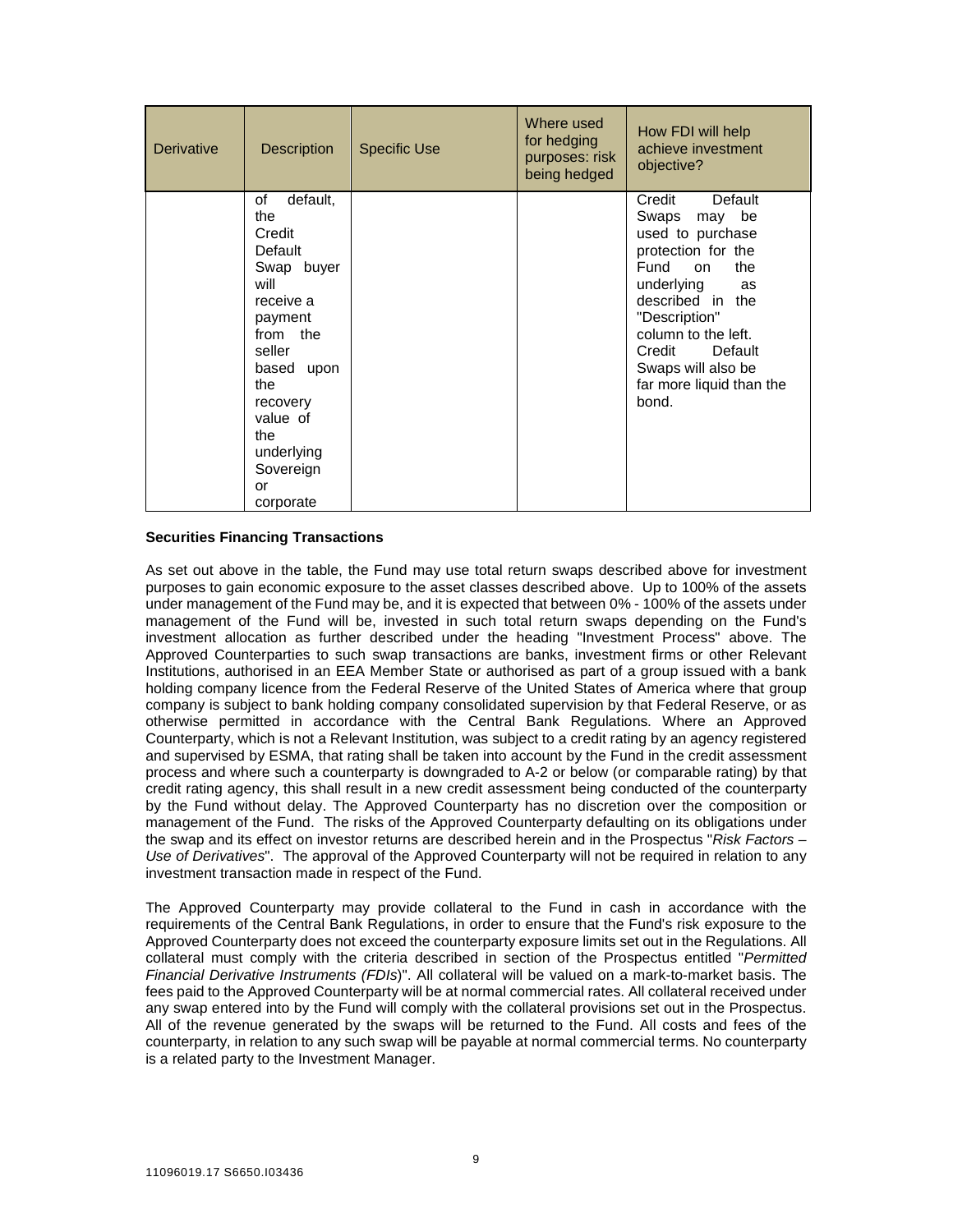#### **Investment in CIS**

As the Fund may invest in excess of 20% of its Net Asset Value in CIS, some or all of the Fund's investments may be subject to fees and charges of a similar nature to those set out below under the heading "Fees and Expenses" in respect of the Fund. The Fund will bear, indirectly through its investment in any CIS a proportion of the offering, organisational and operating expenses of such CIS. It is anticipated that such fees at the level of the CIS will may include typical expenses and fees of normal fund operations such as management, operating and administrative fees up to 0.55% per annum. While the Investment Manager will endeavour to select CIS it judges to have the best combination of expected return and fees, there can be no assurance that the fees of individual CIS will not fall outside of the ranges indicated above.

#### **Leverage**

The level of leverage (calculated as a sum of the notional exposure of FDI being utilised by the Fund) is expected to be in the range of 500% to 600% and is not expected to exceed 800% of the Net Asset Value of the Fund in most market conditions, although higher levels are possible.

In accordance with the requirements of the Central Bank, the Fund is required to disclose a figure for leverage inclusive of the sum of the notionals of the derivatives used. It should be noted that this figure is not an indicator of economic leverage within the Fund. A figure for leverage based on the sum of the notionals of the derivatives used may appear high, as it does not take into account the effect of any offsetting risks within the FDI which reduce exposure and volatility that the Fund has in place even though these netting and hedging arrangements reduce exposure. It should also be noted that often the economic exposure under a derivative will not be the notional value but a significantly lower mark-tomarket or daily margin value.

The Fund uses VaR which is an advanced risk measurement methodology in order to assess the Fund's market risk volatility and to ensure that the leverage effect of using derivatives is not significant enough to cause disproportionate loss to the overall value of the Fund. More particularly, the VaR approach measures the maximum potential loss at a given confidence level (probability) over a twenty day period under normal market conditions. When the VaR is calculated as a percentage of the Net Asset Value of the Fund (absolute VaR), it may not be greater than 20% of the Net Asset Value of the Fund. The VaR will be calculated daily using a one-tailed 99% confidence level, twenty (20) day holding period, and the historical observation period will not be less than one year unless a shorter period is justified.

The Fund employs the absolute VaR approach to market risk, which calculates the Fund's VaR as a percentage of the Net Asset Value of the Fund, which must not exceed an absolute limit of 20% as defined by the Central Bank. The Central Bank requires that the calculation of VaR shall be carried out in accordance with the following parameters:

- (a) one-tailed confidence interval of 99%;
- (b) holding period equivalent to 1 month, calculated by taking the 1 day VaR and converting to a 20 business day VaR;
- (c) effective observation period (history) of risk factors of at least 1 year (250 business days) unless a shorter observation period is justified by a significant increase in price volatility (for instance extreme market conditions);
- (d) quarterly data set updates or more frequent when market prices are subject to material changes; and
- (e) at least daily calculation;

**PROVIDED THAT** a confidence interval and/or a holding period differing from the default parameters above may be used by the Fund on certain occasions provided the confidence interval is not below 95% and the holding period does not exceed 1 month (20 business days).

It should be noted that these are the current VaR limits required by the Central Bank of Ireland. Should the Central Bank changes these limits, the Fund may avail itself of such new limits, in which case the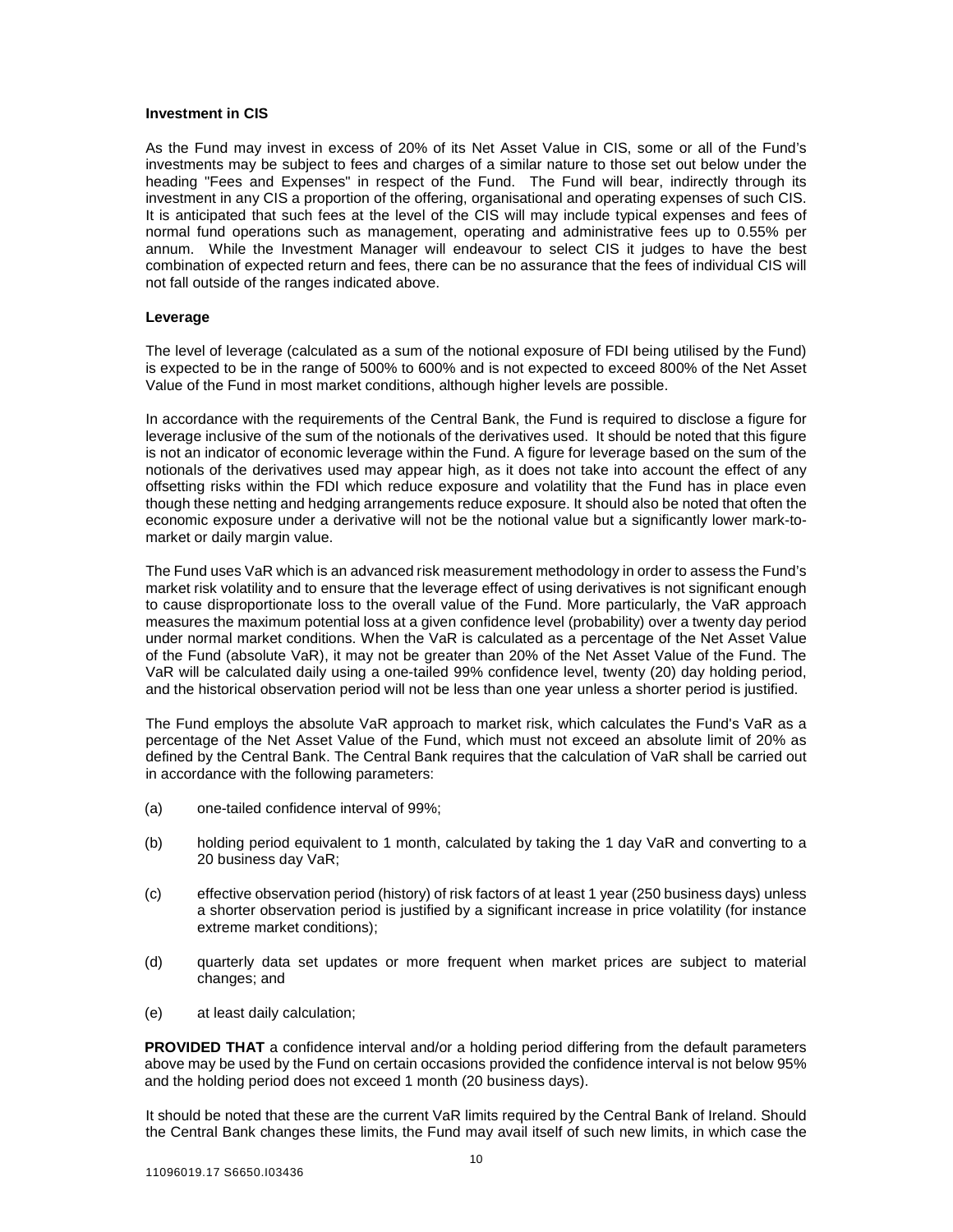revised limits will be included in an updated Supplement which will be sent to Shareholders. In such a case the risk management process for the Fund will also be updated to reflect the new limits imposed by the Central Bank.

VaR is a way of measuring the potential loss due to market risk with a given degree of confidence (i.e. probability) under normal market conditions. It is not an assurance that the Fund will experience a loss of any particular size and the Fund could be exposed to losses which are much greater than envisaged VaR, more so under abnormal market conditions. It should be noted that VaR does not explicitly measure leverage, and that VaR is a statistical risk measure and the actual loss of a particular transaction or to the Fund overall may materially exceed the loss indicated by the use of VaR.

There are limitations in using VaR as a statistical measure of risk because it does not directly limit the level of leverage in the Fund and only describes the risk of loss in prevailing market conditions and would not capture future significant changes in volatility.

#### **PROFILE OF A TYPICAL INVESTOR**

The Fund is suitable for investors who are willing to tolerate the risks of investing in global equity and who are seeking long-term capital appreciation over a 7 to 10 year horizon.

### **INVESTMENT RESTRICTIONS**

The general investment restrictions set out under the heading Investment Restrictions in the Prospectus are deemed to apply at the time of purchase of the Investments. If such limits are exceeded for reasons beyond the control of the ICAV, or as a result of the exercise of subscription rights, the ICAV must adopt, as a priority objective, the remedying of the situation, taking due account of the interests of Shareholders.

### **BORROWING**

In accordance with the general provisions set out in the Prospectus under the heading Borrowing and Lending Powers, the Fund may borrow up to 10% of its total Net Asset Value on a temporary basis and not for speculative purposes.

#### **EFFICIENT PORTFOLIO MANAGEMENT**

The Investment Manager currently employs a risk management process relating to the use of financial derivative instruments on behalf of the Fund which details how it accurately measures, monitors and manages the various risks associated with financial derivative instruments. The ICAV will on request provide supplementary information to investors relating to the risk management methods employed, including the quantitative limits that are applied and any recent developments in the risk and yield characteristics of the main categories of investments in respect of the Fund.

A description of the types of financial derivative instruments which may be used for efficient portfolio management purposes is set out in the "Funds" section of the Prospectus.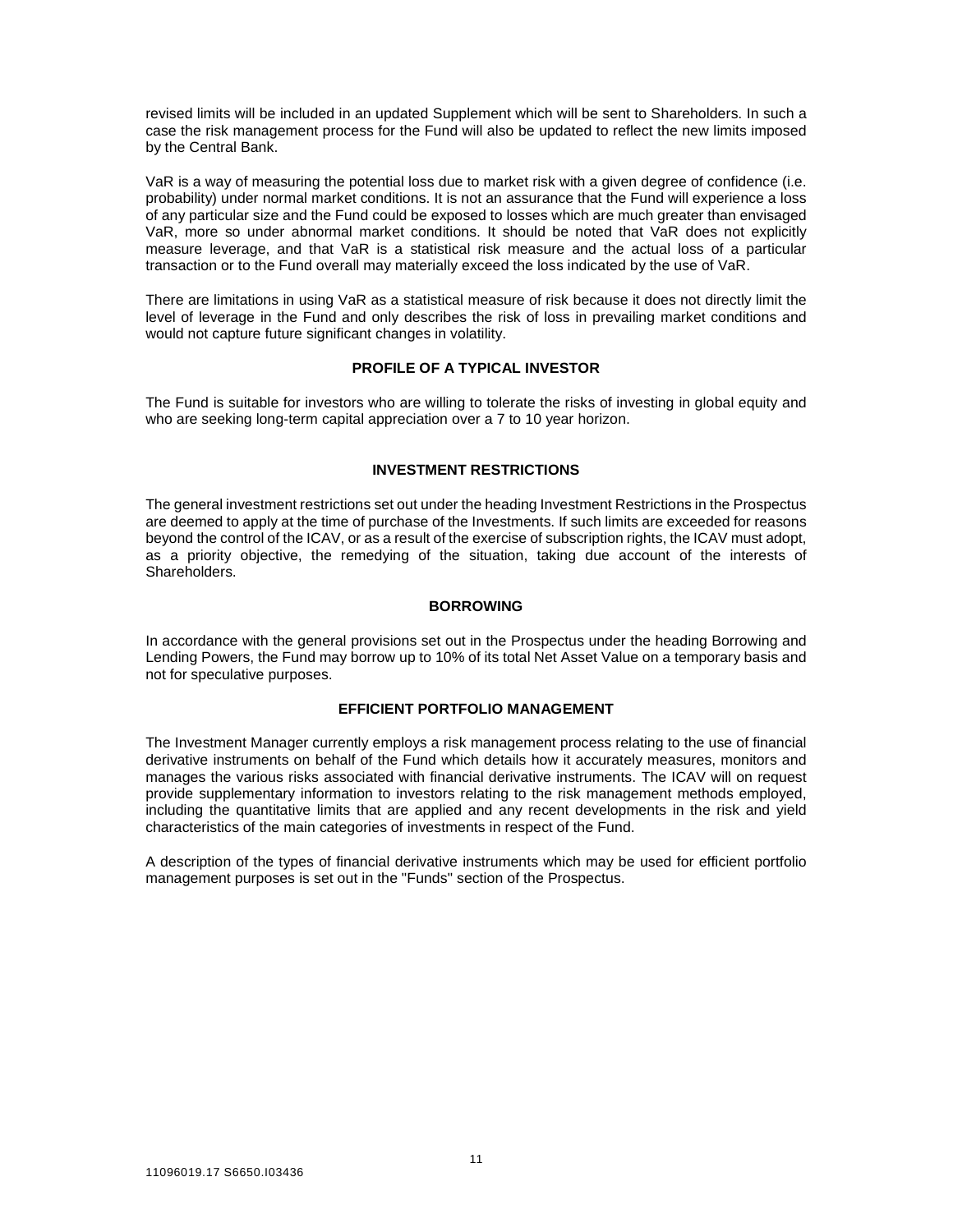#### **RISK FACTORS**

Investment in the Fund carries with it a degree of risk including, but not limited to, the risks described in the "Risk Factors" section of the Prospectus. These investment risks are not purported to be exhaustive and potential investors should review the Prospectus and this Supplement carefully and consult with their professional advisers before making an application for Shares. There can be no assurance that the Fund will achieve its investment objective. The following additional risks apply to the Fund:

**The value of investments and income from them can go down as well as up (this may partly be the result of exchange rate fluctuations in investments which have an exposure to foreign currencies) and investors may not get back the full amount invested. An investment in the Fund should not constitute a substantial proportion of an investment portfolio and may not be appropriate for all investors.** 

#### **Total Return Swaps**

The Fund may enter into "total return swaps" with a counterparty that are intended to replicate direct investments in securities. Under the terms of a total return swap, the counterparty will generally be required to make periodic payments to the Fund which reflect the return the Fund would have received it if owned the underlying security directly. In exchange, the Fund generally will be required to make corresponding payments that are based on a standard index (like SONIA). Under any such accrual method, the income the Fund receives and the expenses it incurs in a particular year may not match the income and deductions accrued. The status of notional principal contracts and their treatment under the tax law is complex. Prospective investors should consult their tax advisors regarding the issues relating to the accrual of income and deductions for the total return swaps to which the Fund is a party.

#### **Exchange Traded Funds**

The Fund may invest in ETFs, which are shares of publicly traded unit investment trusts, open-end funds or depository receipts that seek to track the performance and dividend yield of specific indexes or companies in related industries. Such indexes may be either broad-based, sector, or international. However, ETF shareholders are generally subject to the same risk as holders of the underlying instruments they are designed to track. ETFs are also subject to certain additional risks, including, without limitation, the risk that their prices may not correlate perfectly with changes in the prices of the underlying instruments they are designed to track, and the risk of trading in an ETF halting due to market conditions or other reasons, based on the policies of the exchange upon which the ETF trades. An ETF is considered a non-diversified investment and can invest a greater portion of its assets in securities of individual issuers than a diversified fund. As a result, changes in the market value of a single security could cause greater fluctuations in the value of ETF shares than would occur in a diversified fund. An ETF has an investment strategy that is not actively managed. An ETF will purchase, hold or sell securities when an actively managed fund would not do so.

In addition, the Fund will bear, along with other shareholders of an ETF, its pro rata portion of the ETF's expenses, including management fees. Accordingly, in addition to bearing their proportionate share of the Fund's expenses (e.g., management fees and operating expenses), Shareholders will also indirectly bear similar expenses of an ETF.

An unanticipated early closing of the exchange on which an ETF is traded (the "**Exchange**") may result in an inability to buy or sell shares of the ETF on that day. Trading in ETF shares similarly may be halted by the Exchange because of market conditions or other reasons. If a trading halt occurs, the Fund may temporarily be unable to purchase or sell shares of the ETF. Shares also may trade on the Exchange at prices that differ from (and can be below) their net asset value. The net asset value of ETF shares will fluctuate with changes in the market value of the ETF's holdings and the exchange-traded prices may not reflect these market values.

In certain circumstances, it may be difficult for an ETF to purchase and sell particular investments within a reasonable time at a fair price, or the price at which it has been valued by the Investment Manager for purposes of the Fund's Net Asset Value, causing the Fund to be less liquid and unable to realize what the Investment Manager believes should be the price of the investment.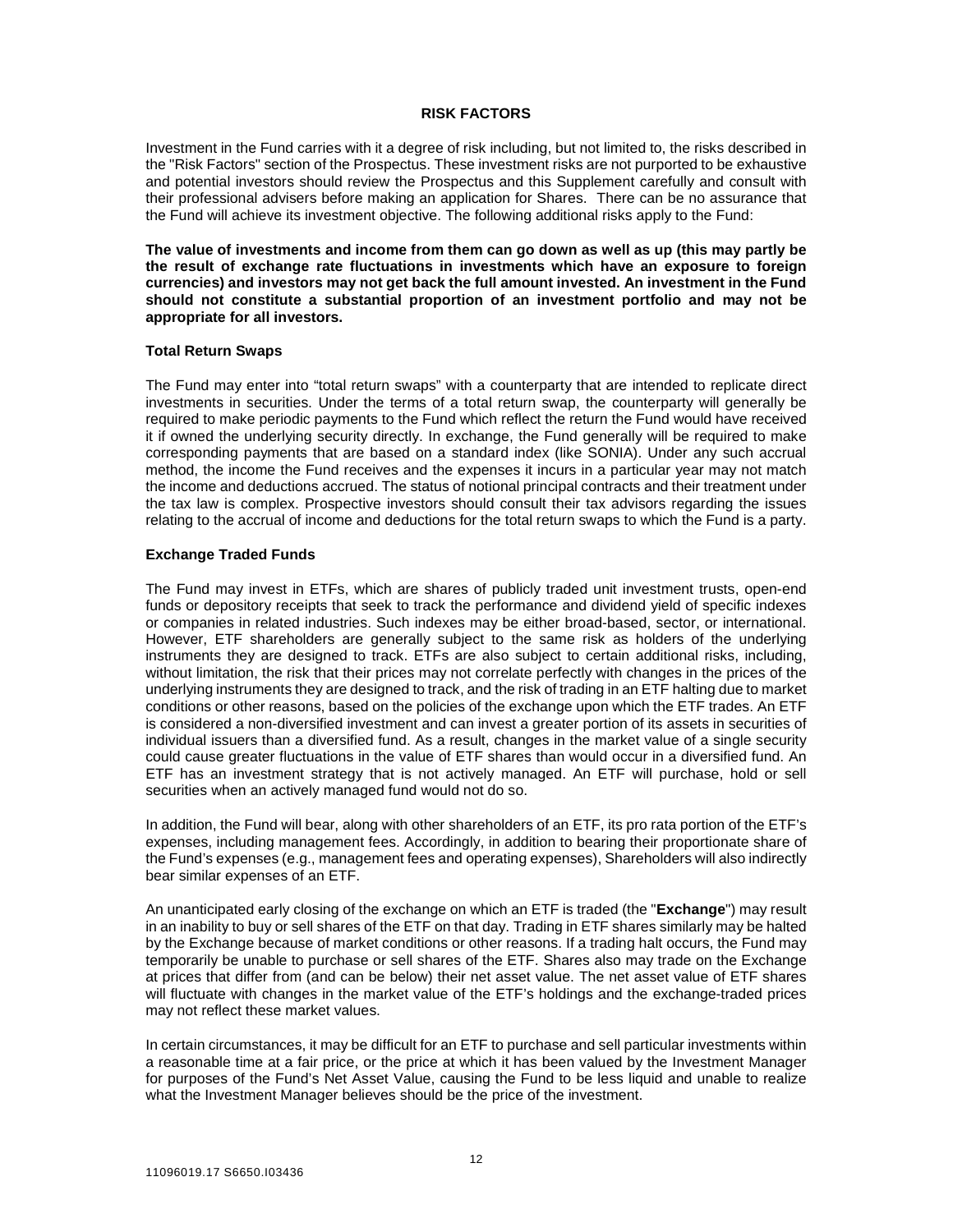#### **Financial Derivatives, Techniques and Instruments Risks**

The prices of derivative instruments, including futures, options and swap prices, are highly volatile. Price movements of forward contracts, futures contracts and other derivative contracts are influenced by, among other things, interest rates, changing supply and demand relationships, trade, fiscal, monetary and exchange control programs and policies of governments, and national and international political and economic events and policies. In addition, governments from time to time intervene, directly and by regulation, in certain markets, particularly markets in currencies and interest rate related futures and options. Such intervention often is intended directly to influence prices and may, together with other factors, cause all of such markets to move rapidly in the same direction because of, amongst other things, interest rate fluctuations. The use of these techniques and instruments also involves certain special risks, including (1) dependence on the ability to predict movements in the prices of securities being hedged and movements in interest rates, (2) imperfect correlation between the price movements of the derivatives and price movements of related instruments, (3) the fact that skills needed to use these instruments are different from those needed to select the securities owned by the Funds, (4) the possible absence of a liquid market for any particular instrument at any particular time; and (5) custodial risks; which may result in possible impediments to effective portfolio management or the ability to meet redemption. The Fund may invest in certain derivative instruments, which may involve the assumption of obligations as well as rights and assets. Assets deposited as margin with brokers may not be held in segregated accounts by the brokers and may therefore become available to the creditors of such brokers in the event of their insolvency or bankruptcy.

The Fund may from time to time utilise both exchange traded and over the counter credit derivatives, such as credit default swaps as part of its investment policy and for hedging purposes. These instruments may be volatile, involve certain special risks and expose investors to a high risk of loss. The low initial margin deposits normally required to establish a position in such instruments permit a high degree of leverage. As a result, a relatively small movement in the price of a contract may result in a profit or a loss that is high in proportion to the amount of the funds actually placed as initial margin and may result in unlimited further loss exceeding any margin deposited. Furthermore, when used for hedging purposes there may be an imperfect correlation between these instruments and the investment or market sectors being hedged. Transactions in over the counter derivatives, such as credit derivatives, may involve additional risk as there is no exchange market on which to close out an open position.

#### **Forward Trading Risk**

Forward contracts do not have standard terms and are not traded on exchanges. Each transaction is carried out by individual agreements, with banks and dealers acting as principals. Trading in forwards and "cash" trading are both largely unregulated; there is no limitation on daily price movements and speculative position limits are not applicable to the markets, which can be highly illiquid because the principals involved are not obliged to make markets in the currencies or commodities they trade. At times, participants in these markets have refused to quote prices for certain currencies or commodities or have quoted prices with an unusually wide spread between the price at which they were prepared to buy and that at which they were prepared to sell. Disruptions can occur in any market because of unusually high trading volume, political intervention or other factors. The imposition of controls by governmental authorities might also limit such forward (and futures) trading, to the possible detriment of the Fund. Market illiquidity or disruption could result in major losses to the Fund. The Fund may be exposed to credit risks on the counterparties and to risks associated with settlement default. Such risks could result in substantial losses to the Fund.

#### **Futures and Options Risk**

The Investment Manager may engage in the investment strategy described herein on behalf of the Fund through the use of futures and options. Due to the nature of futures, cash to meet margin monies will be held by a broker with whom the Fund has an open position. In the event of the insolvency or bankruptcy of the broker, there can be no guarantee that such monies will be returned to the Fund. On execution of an option, the Fund may pay a premium to a counterparty. In the event of the insolvency or bankruptcy of the counterparty, the option premium may be lost in addition to any unrealised gains where the contract is in the money.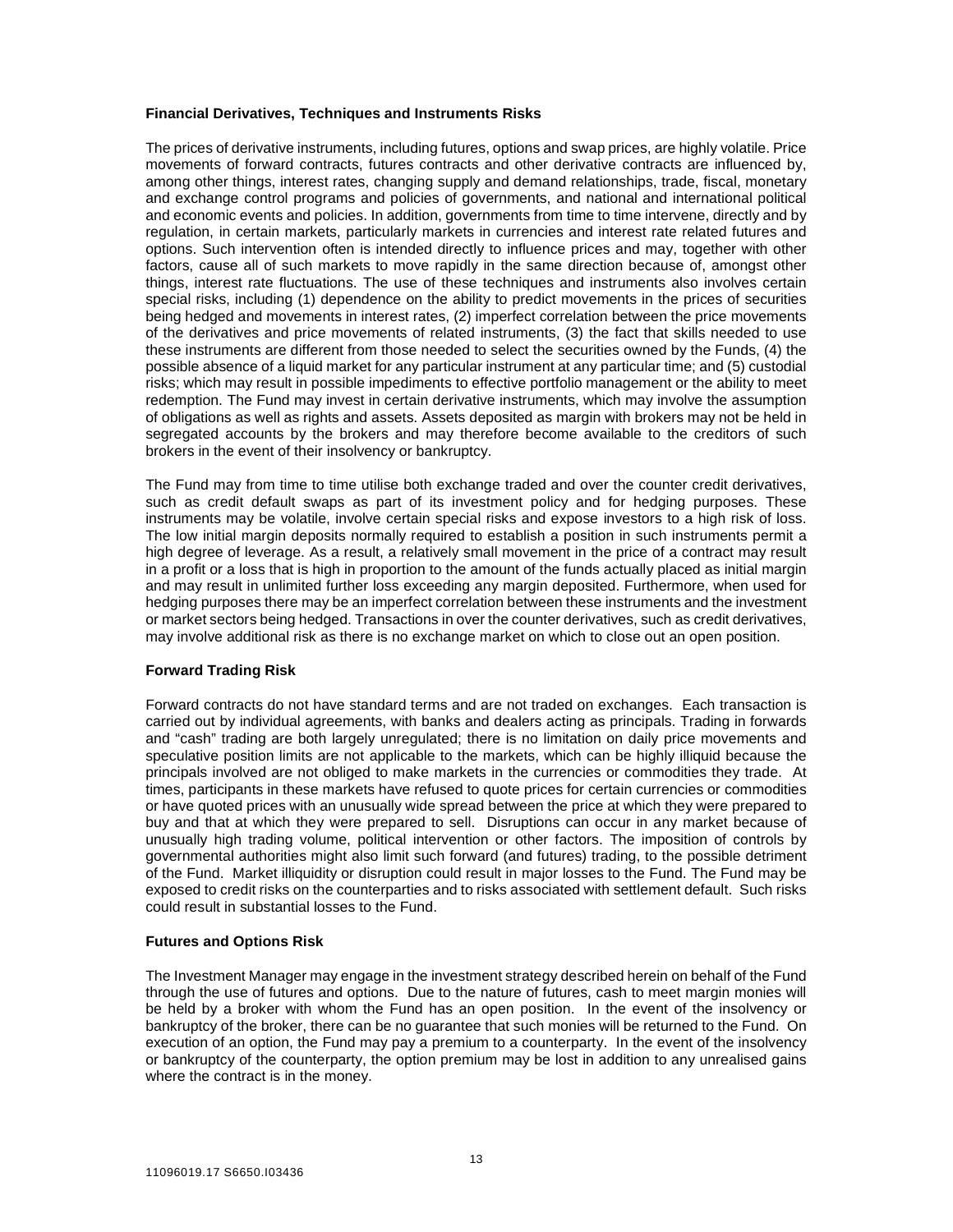#### **Over-the-Counter Markets Risk**

Where any Fund acquires securities on over-the-counter markets, there is no quarantee that a Fund will be able to realise the fair value of such securities due to their tendency to have limited liquidity and comparatively high price volatility. Please refer to the section of this Prospectus entitled "*Risk Factors – "Over-the-Counter ("OTC") Transactions*" for more details.

#### **Non-U.S. Futures and Options Risk**

The Fund may trade non US futures or options contracts. Transactions on markets located outside the United States, including markets formally linked to a United States market, may be subject to regulations which offer different or diminished protection to the pool and its participants. Further, United States regulatory authorities may be unable to compel the enforcement of the rules of regulatory authorities or markets in non-United States jurisdictions where transactions for the pool may be effected.

#### **Speculative Position Limits May Restrict Futures Trading**

The Commodity Futures Trading Commission ("CFTC") and certain U.S. futures exchanges have established speculative position limits on the maximum net long or short futures and options positions which any person or group of persons acting in concert may hold or control in particular futures contracts. The CFTC has adopted a rule requiring each U.S. domestic exchange to set speculative position limits, subject to CFTC approval, for all futures contracts and options traded on such exchange which are not already subject to speculative position limits established by the CFTC or such exchange. The CFTC has jurisdiction to establish speculative position limits with respect to all futures contracts and options traded on exchanges located in the United States, and any exchange may impose additional limits on positions on that exchange. Some non-U.S. exchanges also have position limits in effect and with respect to forward or swap contracts, OTC counterparties may limit the size or duration of positions available to clients as a consequence of credit considerations. In Europe, pursuant to MIFID II, commodity derivative position limits became effective on January 3, 2018. In October 2020, the CFTC adopted regulations for federal speculative position limits in 25 core physical commodity contracts and their economically equivalent futures, options and swaps as well as aggregation rules and exemptions therefrom. In December 2016, the aggregation rules and exemptions were adopted by the CFTC. The aggregation rules and the speculative position limit rules could adversely affect the Investment Manager's and/or the Fund's ability to maintain positions in certain futures contracts and options thereon. In addition, the CFTC has adopted regulations regarding position visibility reporting and US exchanges also have adopted position accountability levels.

All trading accounts owned or managed by the Investment Manager and its trading principals will be combined for speculative position limit purposes. With respect to trading in futures subject to such limits, the Investment Manager may reduce the size of the positions, which would otherwise be taken in such futures and not trade certain futures in order to avoid exceeding such limits. Such modification, if required, could adversely affect the operations and profitability of the Fund. There can be no guarantee that additional position-related limits will not be established by the CFTC, and other regulators or exchanges for the markets where the Fund trades.

**The Fund will, on request, provide supplementary information to Shareholders relating to the risk management methods employed, including the quantitative limits that are applied and any recent developments in the risk and yield characteristics of the main categories of investments.**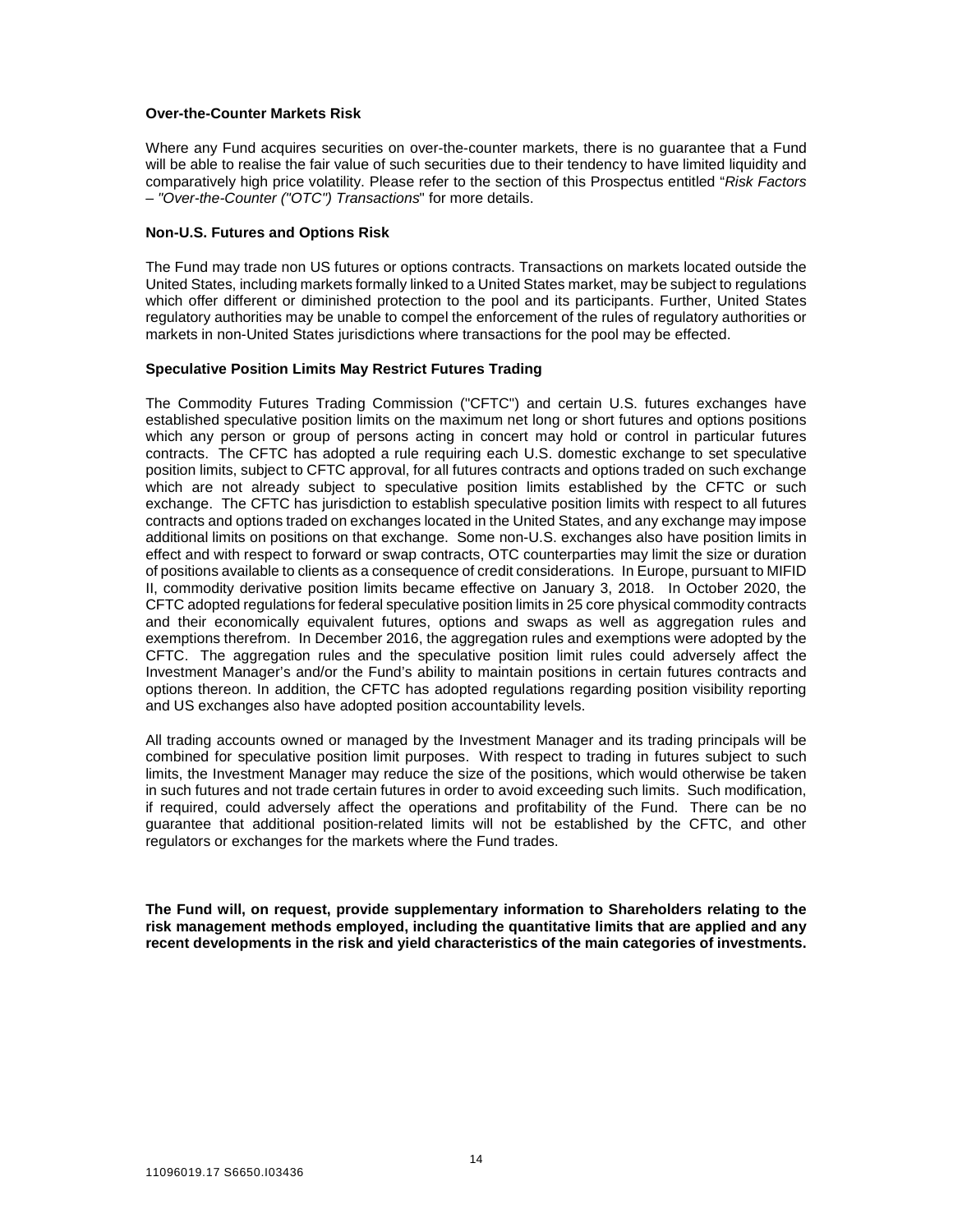## **DIVIDEND POLICY**

The Directors do not anticipate distributing dividends from net investment income in respect of the Classes.

If the dividend policy of a Class should change, full details will be provided in an updated Supplement and all Shareholders will be notified in advance.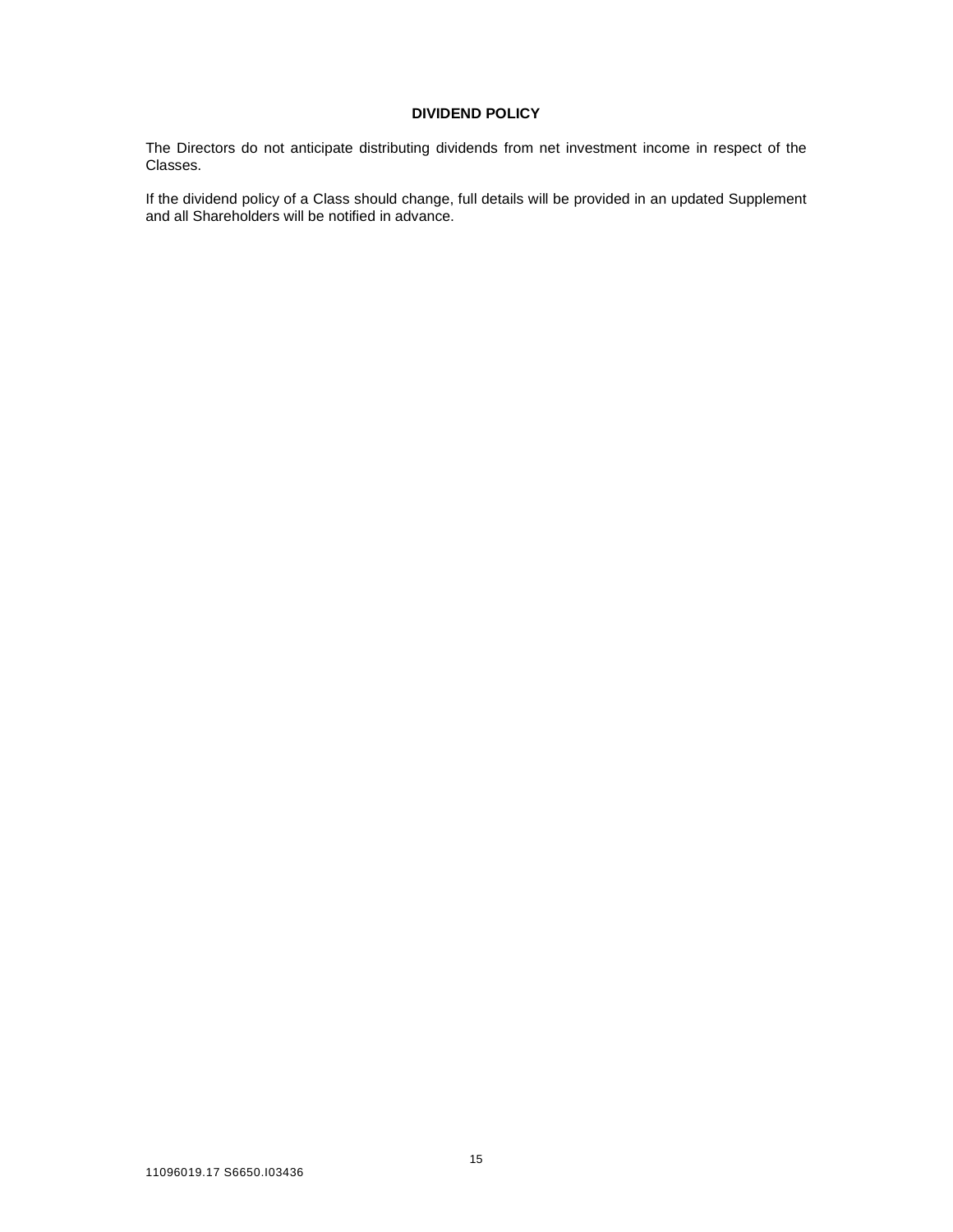#### **INVESTMENT MANAGER**

The ICAV has appointed SECOR Investment Management, LP as Investment Manager to the Fund (the "**Investment Manager**"). The Investment Manager is a Delaware limited partnership organised in the United States with its principal office 1290 Avenue of the Americas, New York, NY 10104, USA. The Investment Manager is registered with the U.S. Commodity Futures Trading Commission (the "**CFTC**") as a commodity trading advisor and a commodity pool operator and is a member of the National Futures Association (the "**NFA**") in such capacities and is approved by the NFA as a swap firm. The Investment Manager is also registered as an investment adviser with the U.S. Securities and Exchange Commission (the "**SEC**"). Such registrations, membership and approval do not imply that the CFTC, the NFA or the SEC have approved the Investment Manager's qualifications to provide the advisory services set forth in this Supplement.

The Investment Manager is responsible for the discretionary investment activities and also provides management support services to the Fund.

The Investment Management Agreement dated 19 December 2017 between the ICAV and the Investment Manager provides that the appointment of the Investment Manager will continue unless and until terminated by either party giving to the other not less than 90 days' written notice although in certain circumstances, as set out in the Investment Management Agreement, the Investment Management Agreement may be terminated forthwith by notice in writing by either party to the other. The Investment Management Agreement contains certain indemnities payable out of the assets of the Fund in favour of the Investment Manager which are restricted to exclude matters resulting from the fraud, wilful default or negligence of the Investment Manager in the performance or non-performance of its obligations and duties.

The Investment Management Agreement contains limited recourse provisions under which the recourse against the ICAV of the Investment Manager in respect of any claims arising under or in relation to the Investment Management Agreement is expressed to be limited to the Fund established in respect of the Shares to which such claims relate, and the Investment Manager will have no recourse to any other assets of the ICAV or the directors or officers of the ICAV. Other sub-funds of the ICAV and the ICAV will not have recourse to the assets of the Fund or the Investment Manager. The ICAV's claims against the Investment Manager will relate to its roles as Investment Manager of the Fund. If following the realisation of the relevant Fund and the application of such realisation proceeds in payment of all claims of the Investment Manager relating to the relevant Fund and all other liabilities (if any) of the ICAV ranking pari passu with or senior to such claims which have recourse to the relevant Fund(s) (for these purposes the "**Relevant Date**"), such claims are not paid in full, (a) the amount outstanding in respect of such claims will be automatically extinguished, (b) the Investment Manager will have no further right of payment in respect thereof and (c) the Investment Manager will not be able to petition for the windingup of the ICAV as a consequence of any such shortfall; provided that (a) and (b) above shall not apply to any assets of the relevant Fund that may be subsequently held or recouped by the relevant Fund between the Relevant Date and date of termination of the relevant Fund in accordance with the requirements of the Central Bank.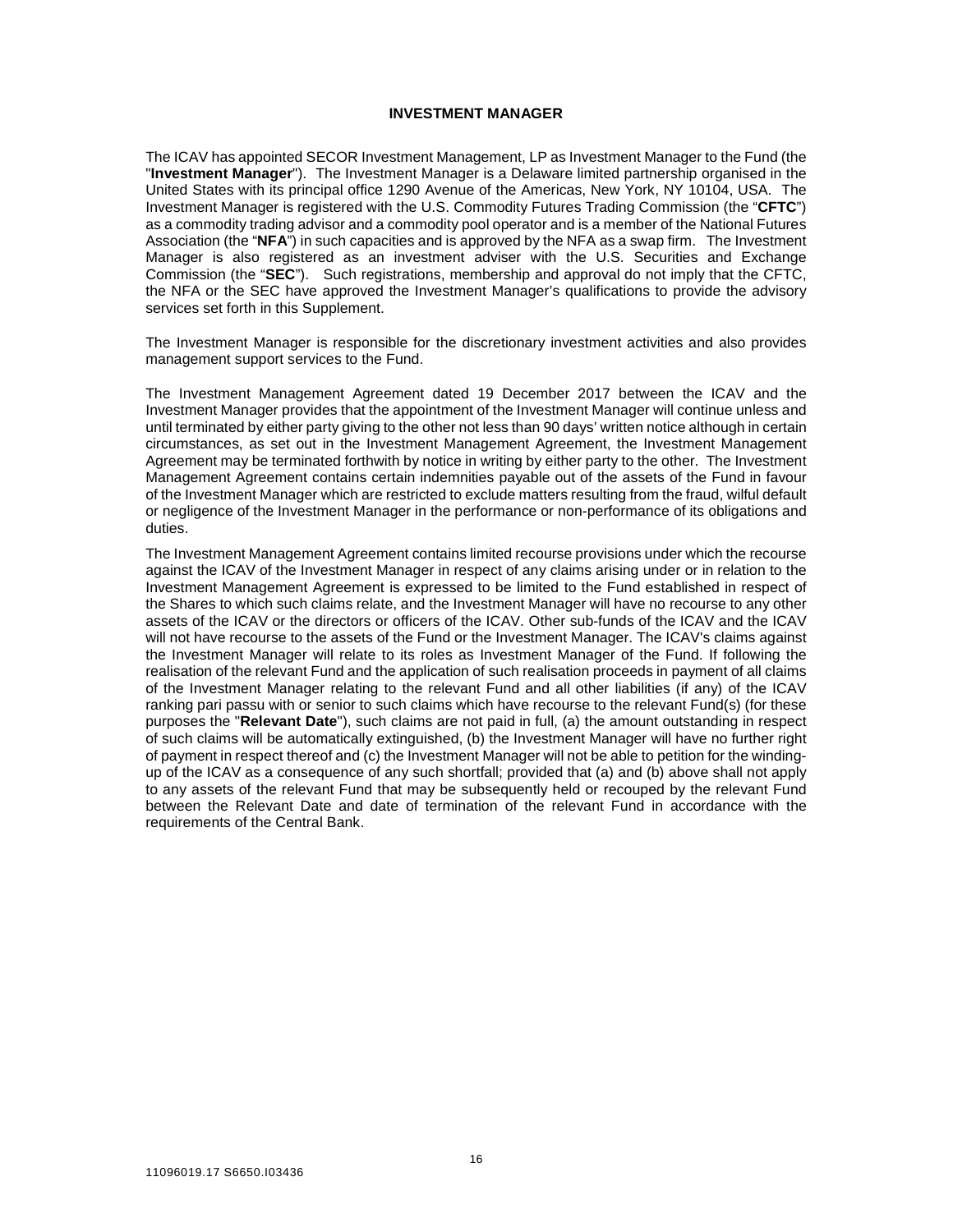#### **KEY INFORMATION FOR SUBSCRIBING AND REDEEMING**

#### **Classes**

| <b>Classes</b>             | <b>Currency</b> | <b>Minimum Initial</b><br><b>Subscription</b> | <b>Minimum Subsequent</b><br><b>Subscription</b> |
|----------------------------|-----------------|-----------------------------------------------|--------------------------------------------------|
| <b>A1 Institutional</b>    | <b>USD</b>      | 1,000,000                                     | 100,000                                          |
| <b>A2 Institutional</b>    | <b>EUR</b>      | 1,000,000                                     | 100,000                                          |
| A3<br><b>Institutional</b> | <b>GBP</b>      | 1,000,000                                     | 100,000                                          |

The above classes are unhedged, which means that the Investment Manager will not attempt to mitigate the effect of fluctuations in the exchange rates between the Class currency and the Base Currency. In the case of a Class that is denominated in a currency other than the Base Currency, a currency conversion will take place on subscription, redemption, switching and distributions at prevailing exchange rates. Investors should be aware that there is an exchange rate risk if such other currencies depreciate against the Base Currency and consequently they may not realise the full amount of their investment in the Fund.

The creation of further Share Classes, which may be hedged or non-hedged, must be notified to, and cleared, in advance with the Central Bank.

#### **Details of minimum investments**

The Classes are available to Shareholders who make an initial and subsequent investment as disclosed in the table above or such other amounts as the Directors may from time to time determine. The Directors may, at their discretion, accept minimum initial and subsequent investments which do not meet the relevant threshold.

#### **Base Currency**

The Base Currency of the Fund is USD.

#### **Initial Issue Price**

The Initial Issue Price per Share for each Class will be \$100, €100 or £100 as applicable based on the currency of each Class.

#### **Initial Offer Period**

The Initial Offer Period for all Share Classes shall be the period from 9:00 am (Irish time) on 15 April 2021 and ending at 5:00 pm (Irish time) on 13 October 2021 or such shorter or longer period as any one Director may decide in accordance with the Central Bank's requirements. Following the close of the Initial Offer Period, these Shares will be available for subscription at the Net Asset Value per Share on each Dealing Day.

#### **Business Day**

Any day other than a Saturday or Sunday on which commercial banks are open for business in New York, New York and Dublin, Ireland.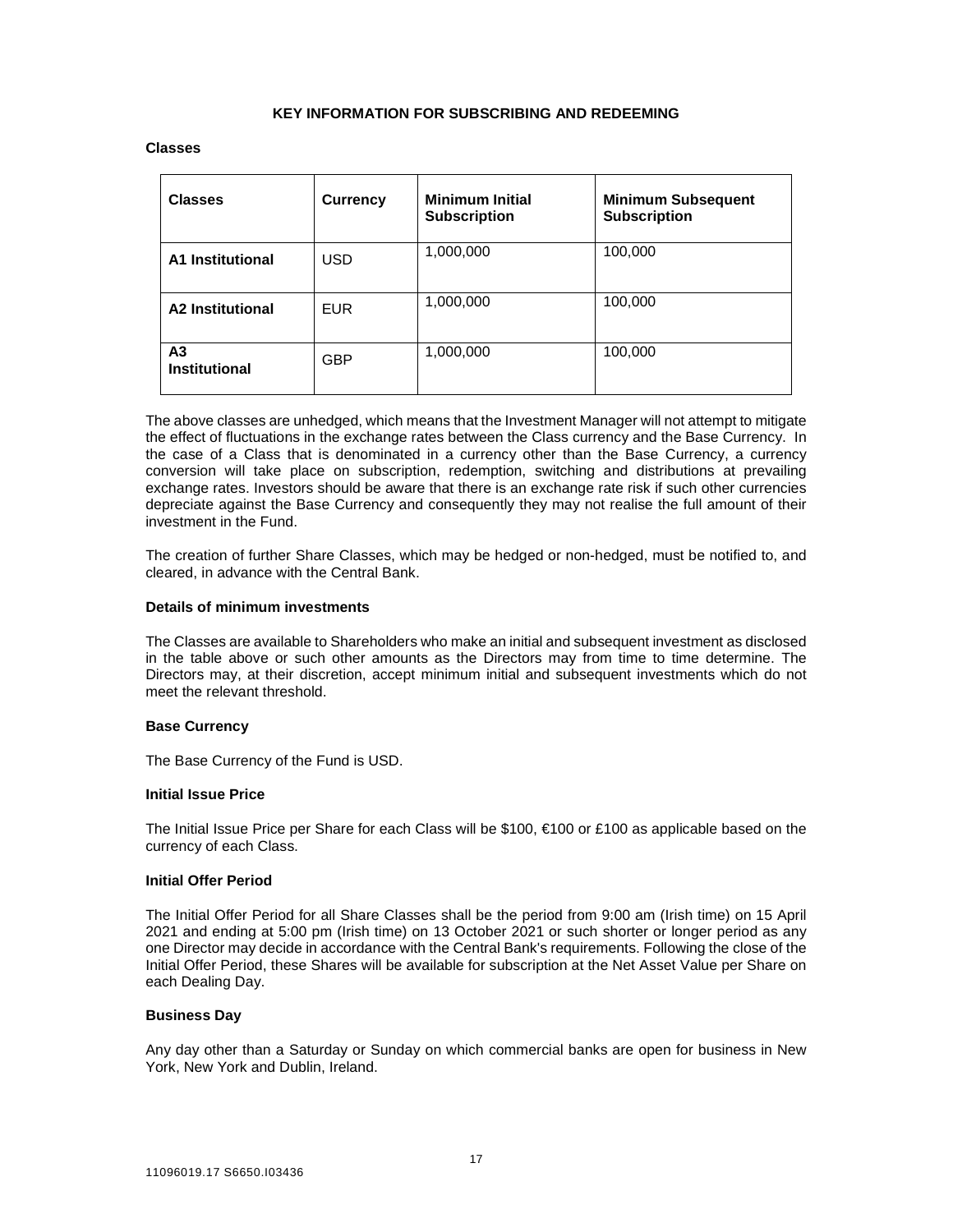### **Dealing Day**

Each Thursday of every week, or if such day is not a Business Day, the following Business Day, with the exception of the last week of each calendar month in which case the Dealing Day will be the last Business Day of the month, and such additional Business Day(s) as the Directors may determine and notify in advance to Shareholders.

#### **Dealing Deadline**

The Dealing Deadline is 3:00pm (Irish time) three (3) Business Days prior to the relevant Dealing Day or such other times as the Directors may determine and notify in advance to Shareholders. New investors submitting a Subscription Form for the first time should be aware that your registered account with the Administrator must be open in advance of submitting your Subscription Form to comply with the dealing deadline. Subscription Forms will not be processed until the original Account Opening Form and all required identity verification documents (and all supporting documentation) have been received and verified by the Administrator. Once your identity has been verified, you will receive an account opening number from the Administrator following which a completed Subscription Form should be sent to the Administrator. The Directors may agree to accept applications after the Dealing Deadline, only in exceptional circumstances, provided such applications are received before the first asset of the Fund is valued with respect to the relevant Valuation Point for the relevant Dealing Day.

#### **Valuation Point**

The Valuation Point shall be the close of business in the relevant market on each Dealing Day, being the time at which the latest available closing prices on relevant stock exchanges or markets are used for the purpose of the valuation of assets and liabilities of the Fund (or such other time as the Directors may in their discretion determine). For the avoidance of doubt, the Valuation Point for a particular Dealing Day shall not be before the Dealing Deadline relevant to such Dealing Day.

#### **Settlement Date**

Subscription monies should be paid to the Subscription/Redemptions Account specified in the Subscription Form (or such other account specified by the Administrator) so as to be received in cleared funds no later than 2.30pm (Irish time) for Euro and 4.00pm (Irish time) for USD and GBP on the Business Day preceding the relevant Dealing Day or such later time as the directors may agree from time to time. Where cleared subscription monies are received after this time, the subscription monies will be held until the next Dealing Day.

Monies in the Subscription/Redemptions Account will become the property of the Fund upon receipt and during the period between receipt of subscription monies and the Dealing Day on which Shares are issued, investors will be treated as unsecured creditors of the Fund. Investors' attention is drawn to the risk factor under the heading "*Subscriptions/Redemptions Account Risk*" as set out in the Prospectus.

If payment in full and/or a properly completed Account Opening Form and all required identity verification documents (and all supporting documentation) have not been received by the relevant times stipulated above, the application to subscribe may be refused, or in the event of non-clearance of funds, the allotment of Shares made in respect of such application may, at the discretion of the Directors, be cancelled, or, alternatively, the Directors may treat the application as an application for such number of Shares as may be purchased with such payment on the Dealing Day next following receipt of payment in full of cleared funds or a properly completed Account Opening Form and all required identity verification documentation (and all supporting documentation).

Payment of redemption monies will normally be made by electronic transfer to the account of record of the redeeming Shareholder within five (5) Business Days of the relevant Dealing Day but in any event payment will not exceed ten (10) Business Days from the Dealing Deadline.

The Administrator may refuse to pay or delay payment of redemption proceeds where the requisite information for verification purposes has not been produced by a Shareholder. During this time, any such redemption proceeds will be held in the Subscriptions/Redemptions Account and shall remain an asset of the Fund. During this period, the Shareholder will rank as an unsecured creditor of the Fund until such time as the Administrator is satisfied that its anti-money-laundering procedures have been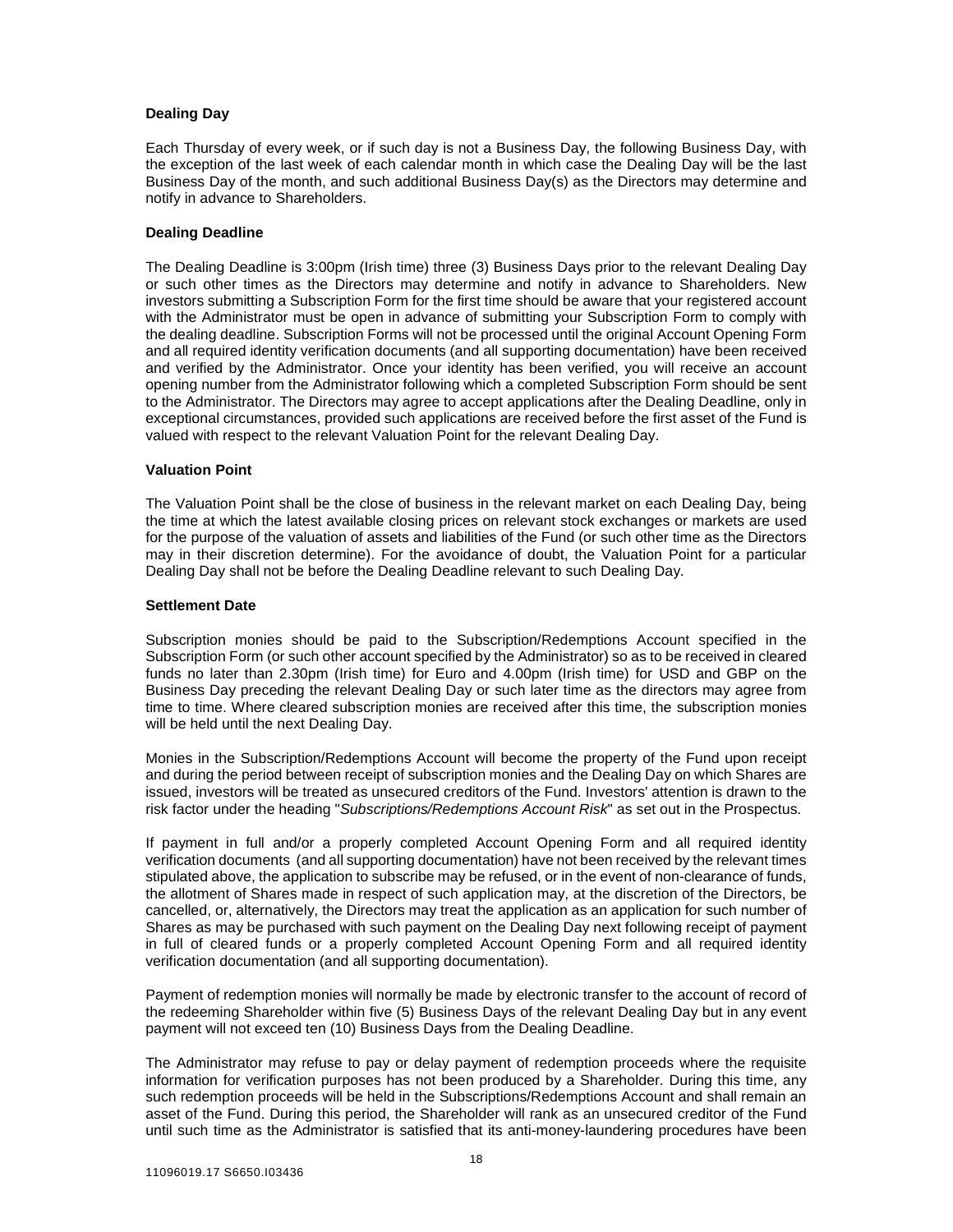fully complied with, following which redemption proceeds will be released to the relevant Shareholder. Accordingly, Shareholders are advised to promptly provide the ICAV or the Administrator (as appropriate) with all documentation requested to reduce the risk in this scenario.

#### **Anti-Dilution Levy**

The Directors may, where there are net subscriptions or redemptions, charge an Anti-Dilution Levy which will be calculated to cover the costs of acquiring or selling investments as a result of net subscriptions or redemptions on any Dealing Day, which will include any dealing spreads and commissions and will be charged in circumstances where the Directors believe it is necessary to prevent an adverse effect on the value of the assets of the Fund.

#### **How to Subscribe For Shares**

Requests for the subscription for Shares should be made in accordance with the provisions set out in the section entitled Subscription for Shares in the Prospectus.

#### **How to Repurchase Shares**

Requests for the repurchase of shares should be made in accordance with the provisions set out in the section entitled "Repurchase of Shares" in the Prospectus.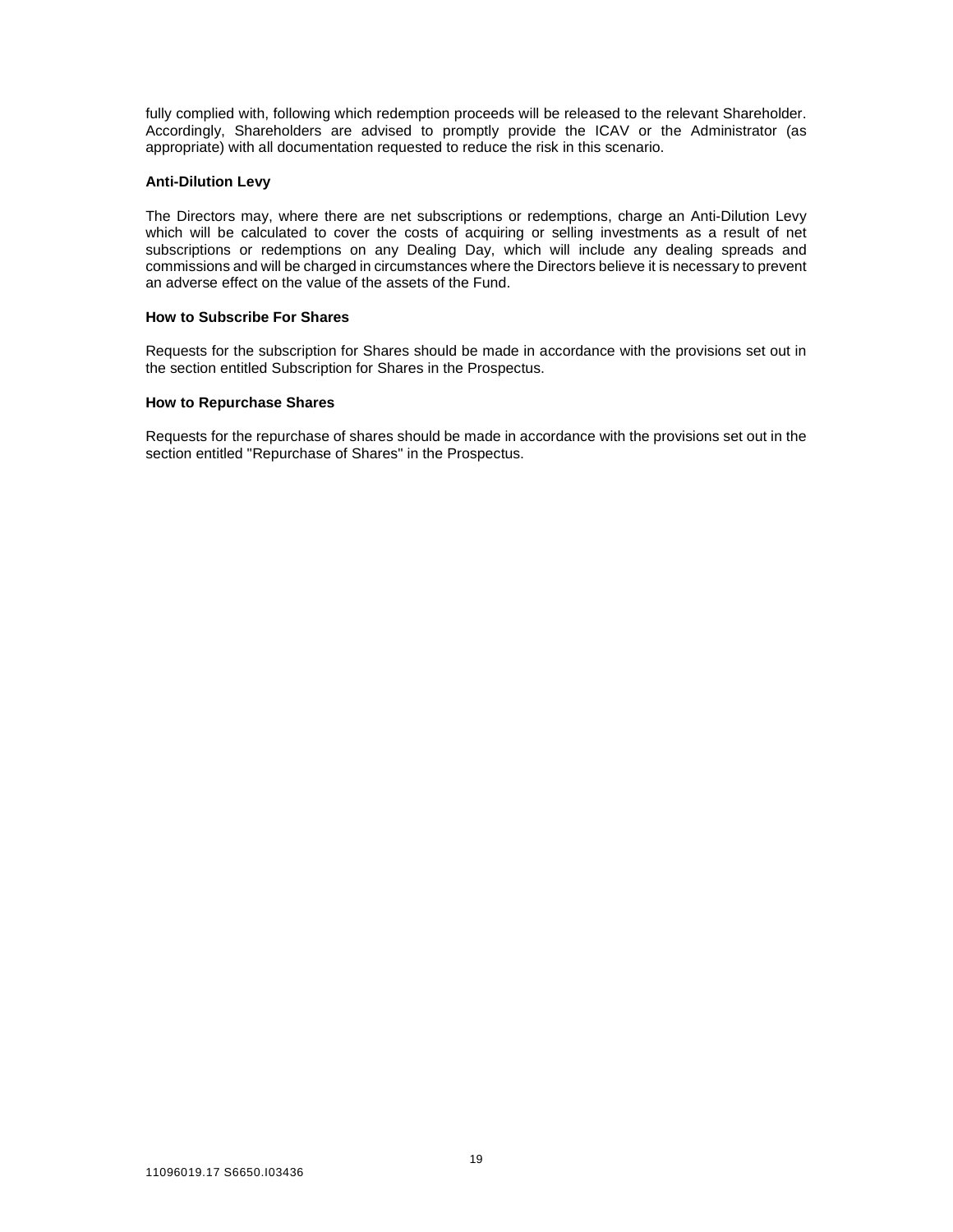#### **FEES AND EXPENSES**

The fees payable by the Fund are currently as set out below.

#### **Investment Management Fee**

The Fixed Investment Management Fee, as set out in the table below, covers the fees of the Investment Manager.

The Fund will also reimburse the Investment Manager for its reasonable out-of-pocket expenses incurred by the Investment Manager. Such out-of-pocket expenses may include the preparation of marketing material and portfolio reports provided that they are charged at normal commercial rates and incurred by the Investment Manager in the performance of its duties under the Investment Management Agreement.

The Investment Manager may from time to time and at its sole discretion and out of its own resources decide to pay rebates/retrocessions to some or all Shareholders or to the Fund out of the Fixed Investment Management Fee that it receives.

All fees payable to the Investment Manager will be paid in the Base Currency of the Fund. The Fund shall bear the cost of any Irish value added tax applicable to any amount payable to the Investment Manager.

#### **Voluntary Expense Cap**

The Investment Manager has imposed a Voluntary Expense Cap on the all other operating fees and expenses payable in respect of each Class of the Fund. The other operating fees and expenses comprise of the fees and out-of-pocket expenses of the Administrator, the Depositary, the relevant portion of the Directors' fees payable by the ICAV which have been allocated to the Fund, administrative expenses of the Fund, sub-depositary fees (which shall be charged at normal commercial rates), management fees, the regulatory levy of the Fund, establishment costs, registration costs and other administrative fees and expenses ("**Other Operating Expenses**"). The Voluntary Expense Cap for each Class will be reviewed on a periodic basis by the Investment Manager, in consultation with the Directors. Any increase or removal of the Voluntary Expense Cap in respect of any Class will be notified to Shareholders of that Class in advance. In circumstances where the Other Operating Expenses accrued by the Fund, exceeds the Voluntary Expense Cap set out below, the excess amount shall be discharged from the Fixed Investment Management Fee payable out of the assets of the Fund before it is paid to the Investment Manager and the amount remaining for payment to such parties shall be reduced accordingly.

|                                                        | A1 Institutional | A2 Institutional | A3 Institutional |
|--------------------------------------------------------|------------------|------------------|------------------|
| <b>Fixed</b><br>Investment<br><b>Management</b><br>Fee | 0.75% of NAV     | $0.75\%$ of NAV  | $0.75\%$ of NAV  |
| <b>Voluntary</b><br><b>Expense Cap</b>                 | 0.25% of NAV     | $0.25\%$ of NAV  | $0.25\%$ of NAV  |

The Fixed Investment Management Fee and the Voluntary Expense Cap will accrue daily and are payable monthly in arrears out of the assets of the Fund.

The other fees and expenses of the ICAV and the Fund are set out in the Prospectus under the heading "Fees and Expenses".